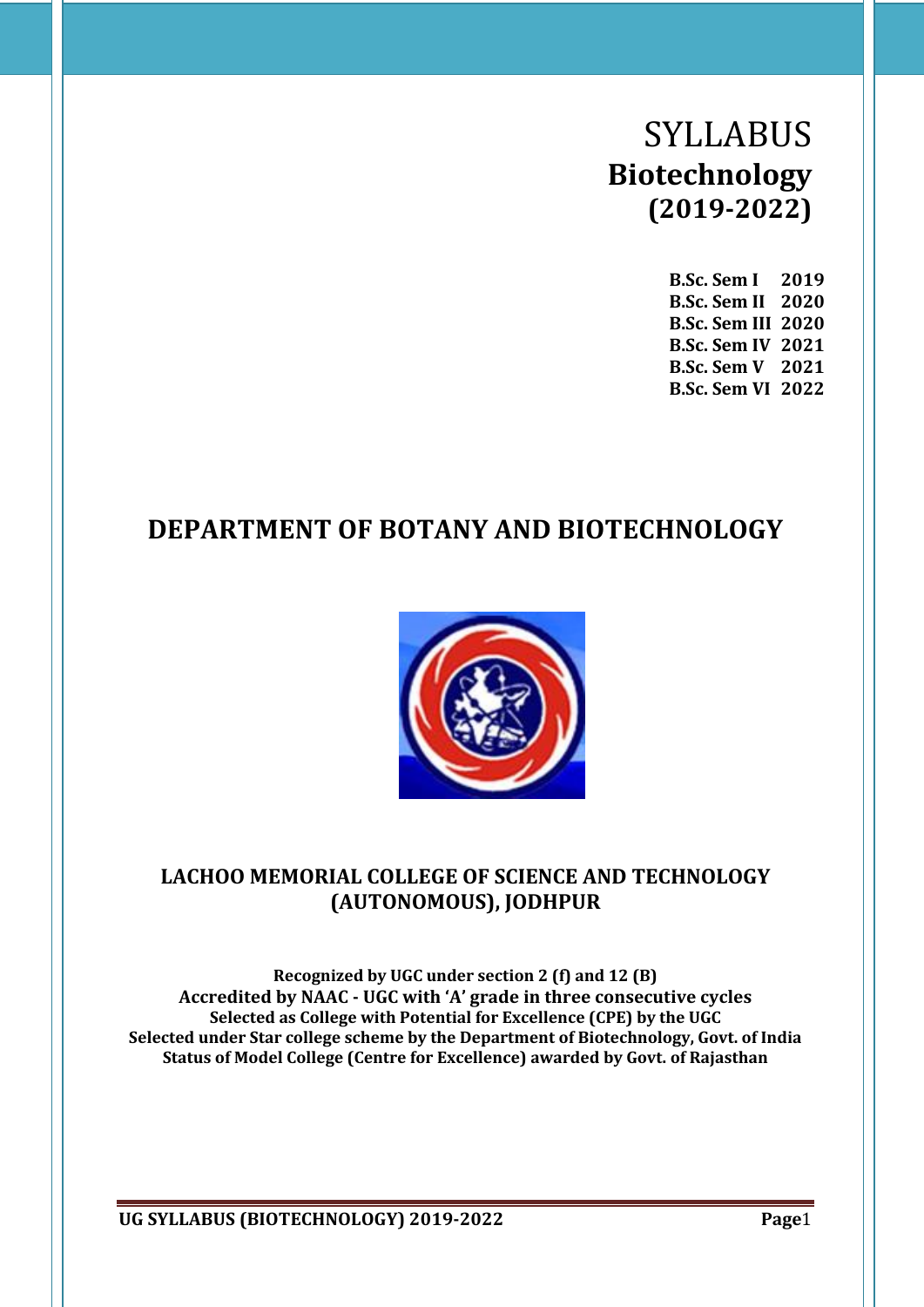#### **TEACHING AND EXAMINATION SCHEME BIOTECHNOLOGY (as one of the subject)**

| Code            | Description                                              | Pd/Week        |     | Exam                    | $CIA*$ | <b>ESE</b> | Total |
|-----------------|----------------------------------------------------------|----------------|-----|-------------------------|--------|------------|-------|
|                 |                                                          | Th.            | Pr. | (hours)                 |        |            |       |
| <b>BSBT 111</b> | Principles of Biochemistry                               | 3              |     | 3                       | 20     | 80         | 100   |
| <b>BSBT 112</b> | Cell Biology and Genetics                                | 3              |     | 3                       | 20     | 80         | 100   |
| <b>BSBT 121</b> | Practical                                                |                | 6   | 3                       | 20     | 80         | 100   |
|                 |                                                          |                |     |                         |        |            |       |
| <b>BSBT 211</b> | Microbiology                                             | 3              |     | 3                       | 20     | 80         | 100   |
| <b>BSBT 212</b> | Molecular Biology                                        | 3              |     | 3                       | 20     | 80         | 100   |
| <b>BSBT 221</b> | Practical                                                |                | 6   | 3                       | 20     | 80         | 100   |
|                 |                                                          |                |     |                         |        |            |       |
| <b>BSBT 311</b> | Biophysics and Instrumentation                           | 3              |     | 3                       | 20     | 80         | 100   |
| <b>BSBT 312</b> | Biology of the Immune system                             | 3              |     | $\overline{\mathbf{3}}$ | 20     | 80         | 100   |
| <b>BSBT 321</b> | Practical                                                |                | 6   | $\overline{3}$          | 20     | 80         | 100   |
|                 |                                                          |                |     |                         |        |            |       |
| <b>BSBT 411</b> | <b>Biostatistics and Computational</b><br><b>Biology</b> | 3              |     | 3                       | 20     | 80         | 100   |
| <b>BSBT 412</b> | <b>Environment and Biotechnology</b>                     | 3              |     | 3                       | 20     | 80         | 100   |
| <b>BSBT 421</b> | Practical                                                |                | 6   | $\overline{3}$          | 20     | 80         | 100   |
|                 |                                                          |                |     |                         |        |            |       |
| <b>BSBT 511</b> | Genetic Engineering                                      | 3              |     | 3                       | 20     | 80         | 100   |
| <b>BSBT 512</b> | Plant Biotechnology                                      | $\overline{3}$ |     | 3                       | 20     | 80         | 100   |
| <b>BSBT 521</b> | Practical                                                |                | 6   | $\overline{3}$          | 20     | 80         | 100   |
|                 |                                                          |                |     |                         |        |            |       |
| <b>BSBT 611</b> | <b>Industrial Biotechnology</b>                          | 3              |     | 3                       | 20     | 80         | 100   |
| <b>BSBT 612</b> | Animal Biotechnology                                     | $\overline{3}$ |     | $\overline{3}$          | 20     | 80         | 100   |
| <b>BSBT 621</b> | Practical                                                |                | 6   | 3                       | 20     | 80         | 100   |

**\*CIA for practical includes marks for practical record, regularity, practical skills & viva -voce (as applicable).**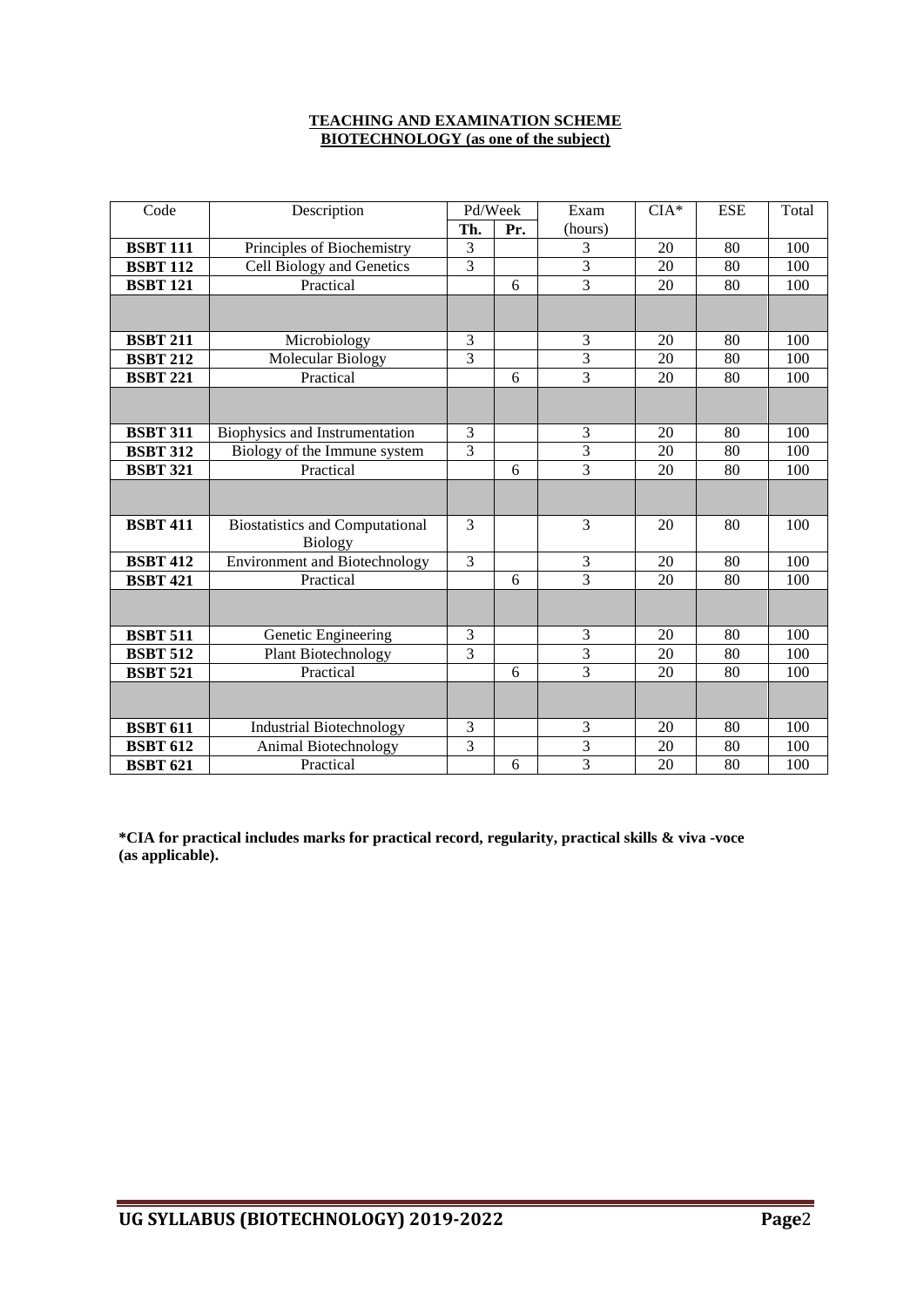#### **Paper code &nomenclature in Biotechnology (as one of the subject in UG programme)**

| BSBT 111:        | Principles of Biochemistry                     |
|------------------|------------------------------------------------|
| <b>BSBT</b> 112: | Cell Biology and Genetics                      |
| <b>BSBT</b> 121: | Practical                                      |
| <b>BSBT 211:</b> | Microbiology                                   |
| <b>BSBT 212:</b> | Molecular Biology                              |
| <b>BSBT 221:</b> | Practical                                      |
| <b>BSBT 311:</b> | Biophysics and Instrumentation                 |
| <b>BSBT 312:</b> | Biology of the Immune system                   |
| <b>BSBT 321:</b> | Practical                                      |
| <b>BSBT 411:</b> | <b>Biostatistics and Computational Biology</b> |
| BSBT 412:        | <b>Environment and Biotechnology</b>           |
| <b>BSBT 421:</b> | Practical                                      |
| <b>BSBT 511:</b> | Genetic Engineering                            |
| BSBT 512:        | <b>Plant Biotechnology</b>                     |
| <b>BSBT 521:</b> | Practical                                      |
|                  |                                                |
| <b>BSBT 611:</b> | <b>Industrial Biotechnology</b>                |
| BSBT 612:        | Animal Biotechnology                           |
| BSBT 621:        | Practical                                      |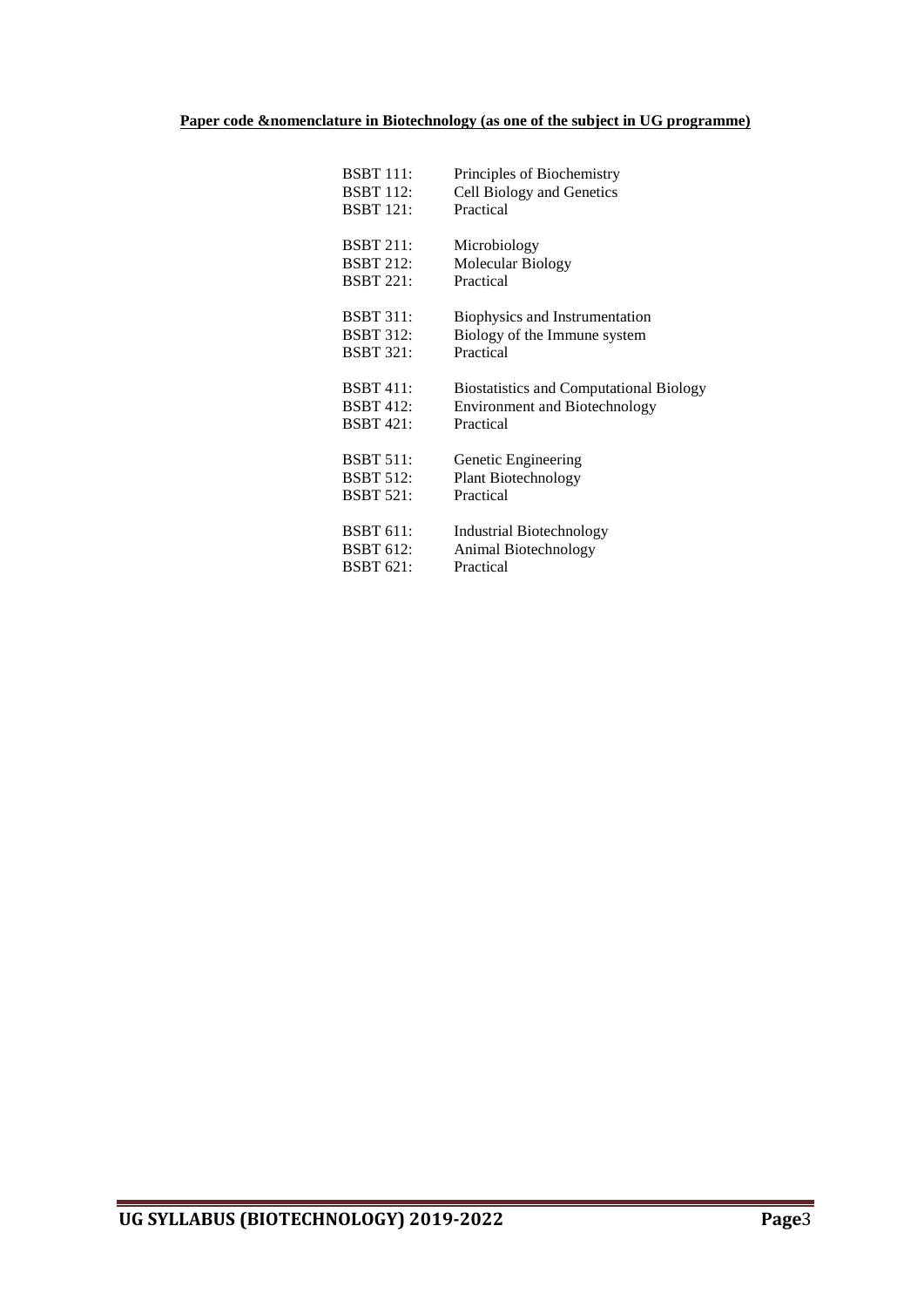#### **SEMESTER – I BSBT 111- PRINCIPLES OF BIOCHEMISTRY**

#### **Unit I**

General composition of the living matter: A brief account.

Bioenergetics: Principles of Bioenergetics, concept of free energy, compounds with free energy of hydrolysis (energy rich compounds).

Water: Importance of water for living organisms, structure and properties of water molecule, hydrophilic and hydrophobic groups in biomolecules.

Carbohydrates: classification and general structure; properties of monosaccharides; biological functions of carbohydrates.

#### **Unit II**

Amino acids: classification, general structure and properties.

Proteins: classification, three dimensional structure – primary, secondary (α- helix and β- pleated sheet), tertiary (myoglobin) and quaternary (haemoglobin), various types of bonds (covalent and non covalent) in protein structure.

#### **Unit III**

Lipids: classification and general structure of simple and compound lipids, properties of fats and oils, biological functions of lipids.

Nucleotides: composition, general structure and properties. Nucleic acids: DNA – types and general structure. Non-canonical DNA structures (bent DNA, cruciform, triple stranded, G quartet, slipped DNA). RNA: types and functions; structure of t- RNA.

#### **Unit IV**

Enzymes: brief history, classification, general properties, concept of active site, mechanism of action, kinetics, regulation of enzyme activity: allosteric enzymes, ATCase as an example, reversible covalent modificationglycogen phosphorylase and glutamine synthase. Zymogen activation.

#### **Unit V**

Plant photosynthetic pigments: types, structure and biological functions.

Vitamins: classification, structure and biological functions.

Metabolism: Gluconeogenesis, Glycogenolysis, Glycolysis, Glycolytic pathway, TCA cycle and its products, Oxidative phosphorylation.

- 1. Gupta, SN 2015, *A Text Book of Biochemistry*, 2<sup>nd</sup> edn, Rastogi Publications, Meerut.
- 2. Hames, D 2007, *Instant Notes- Biochemistry*, Viva Publications, New Delhi.
- 3. Jain, JL 2014, *Fundamentals of Biochemistry*, S. Chand and Co. New Delhi, India.
- 4. Nelson, DL & Cox, MM 2017, *Lehninger Principles of Biochemistry*, 7<sup>th</sup> edn, W.H. Freeman, New York, USA
- 5. Palmer, T 2001, *Enzymes- Biochemistry, Biotechnology and Clinical Chemistry,* Horwood publishing house, UK.
- 6. Satyanarayan, U & Chakrapani, U 2007, *Essentials of Biochemistry*, Books & Allied (P) Ltd. Kolkata, India.
- 7. Zubay, G 2010, *Biochemistry*, Mac Millan Publishing Co. Basingstoke, UK.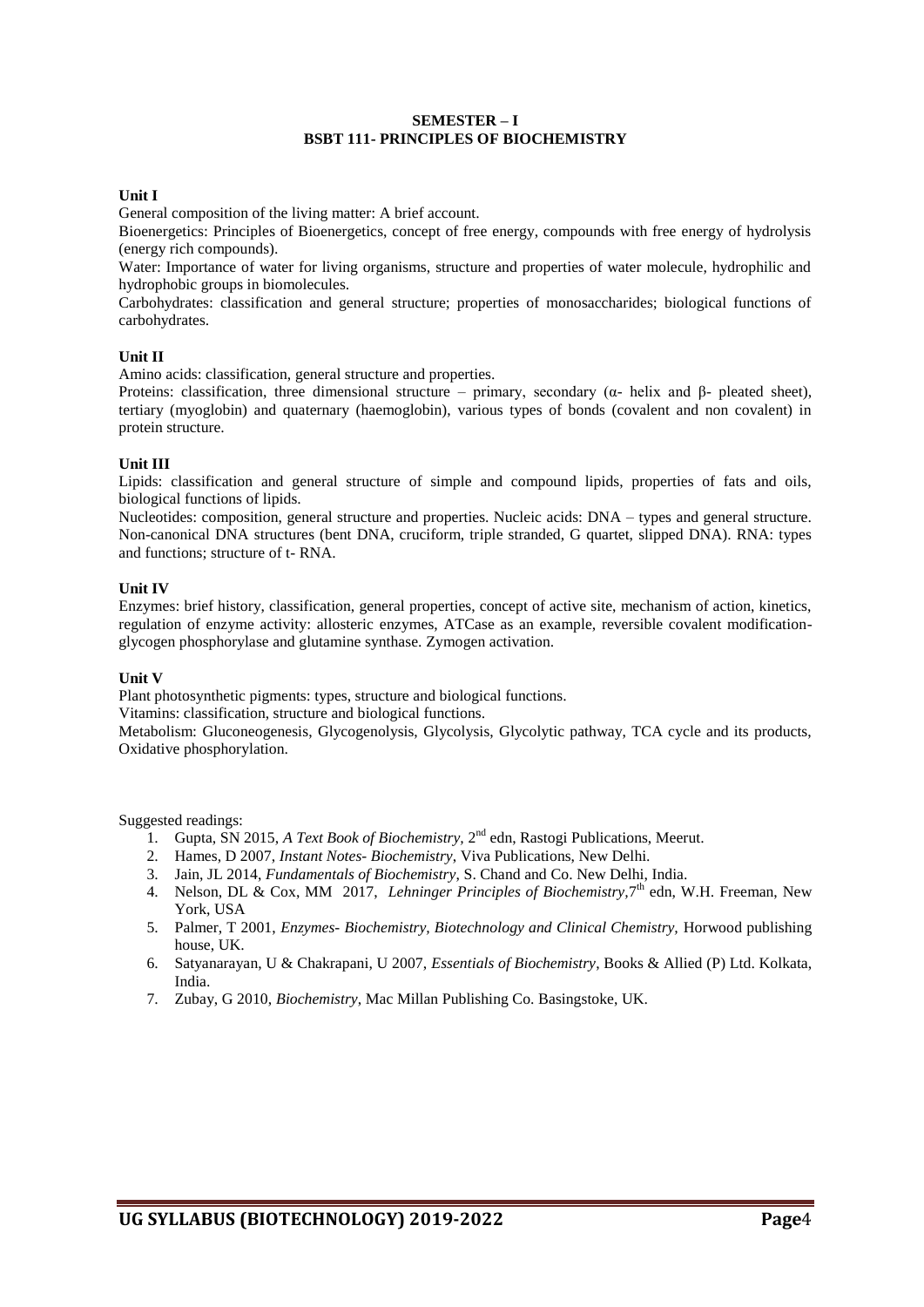#### **BSBT 112- CELL BIOLOGY AND GENETICS**

#### **Unit I**

Cell as basic unit of living system: Origin of Cell and Cell theory; Diversity of cell: Bacterial, Fungal, Plant and Animal Cell; Cell wall; Nucleus: Nature of genetic material, Chromatin, Nucleolus, Nuclear membrane and Nuclear Pore complex.

#### **Unit II**

Plasma membrane: Structural Model and Transport; Structure and Functions of Endoplasmic reticulum, Golgi complex, Lysosome, Peroxisome and Ribosome; Mitochondria and Chloroplast, Cytoskeleton (Microfilament, Microtubule and Intermediate Filaments).

#### **Unit III**

Mendelian laws of Inheritance; Linkage and mapping of genes, Interference and coefficient of coincidence; Sex Linked Inheritance; Quantitative inheritance: Polygene and environment. Epigenetics; Genome imprinting.

#### **Unit IV**

Microbial Genetics: Transformation, Conjugation and Transduction; Replica plating: Analysis of mutation in biochemical pathway and one gene-one enzyme hypothesis; Cytoplasmic inheritance; Chondriome and Plastome; RNA editing; Mutation: Spontaneous and Induced.

#### **Unit V**

Cell cycle, Mitosis and Meiosis; Sex determination in plants and animals; Chromosome organization (Nucleosome, 30 nm Fiber, Scaffold and Chromatids); Special type of chromosomes: Polytene, Lampbrush and B chromosomes.

- 1. De Robertis, EDP & De Robertis, EMF Jr. 2001, Cell and Molecular Biology, 8<sup>th</sup> edn, Blaze Publishers & Distributors Pvt. Ltd., New Delhi. Lippincott Williams & Wilkins.
- 2. Gupta, PK 2013, *Cell and Molecular Biology*, 3<sup>rd</sup> edn, Rastogi Publications, Meerut, India.
- 3. Klug, WS & Cummings, MR 2011, *Concept of Genetics,* 10th edn, Pearson Education.
- 4. Lodish, H, Berk, A, Kaiser, CA, Kreiger, M, Bretscher, A, Ploegh, H, Amon, A & Martin, K 2016 Molecular Cell Biology, 8<sup>th</sup> edn, W.H. Freeman and Company, New York.
- 5. Maloy SR, Cronan, JE Jr. & Freifelder, D 1994, *Microbial Genetics*, 2<sup>nd</sup> edn, Jones and Bartlett Publishers.
- 6. Powar, CB 2010, *Cell Biology*, Himalaya Publishing House.
- 7. Singh, BD 2014, *Fundamentals of Genetics*, Kalyani Publishers, Delhi.
- 8. Turner, PC, McLennan, AG, Bates, AD & White, MRH 2002, *Instant Notes in Molecular Biolog*y, 2<sup>nd</sup>edn, Viva Books, New Delhi.
- 9. Verma, PS & Agrawal, VK 2015, *Cell Biology, Genetics, Molecular Biology, Evolution and Ecology.* 14<sup>th</sup> edn, S. Chand Publications.
- 10. Winter, PC, Hickey, GI, & Fletcher, HL 2002, *Genetics*, Viva Books, New Delhi.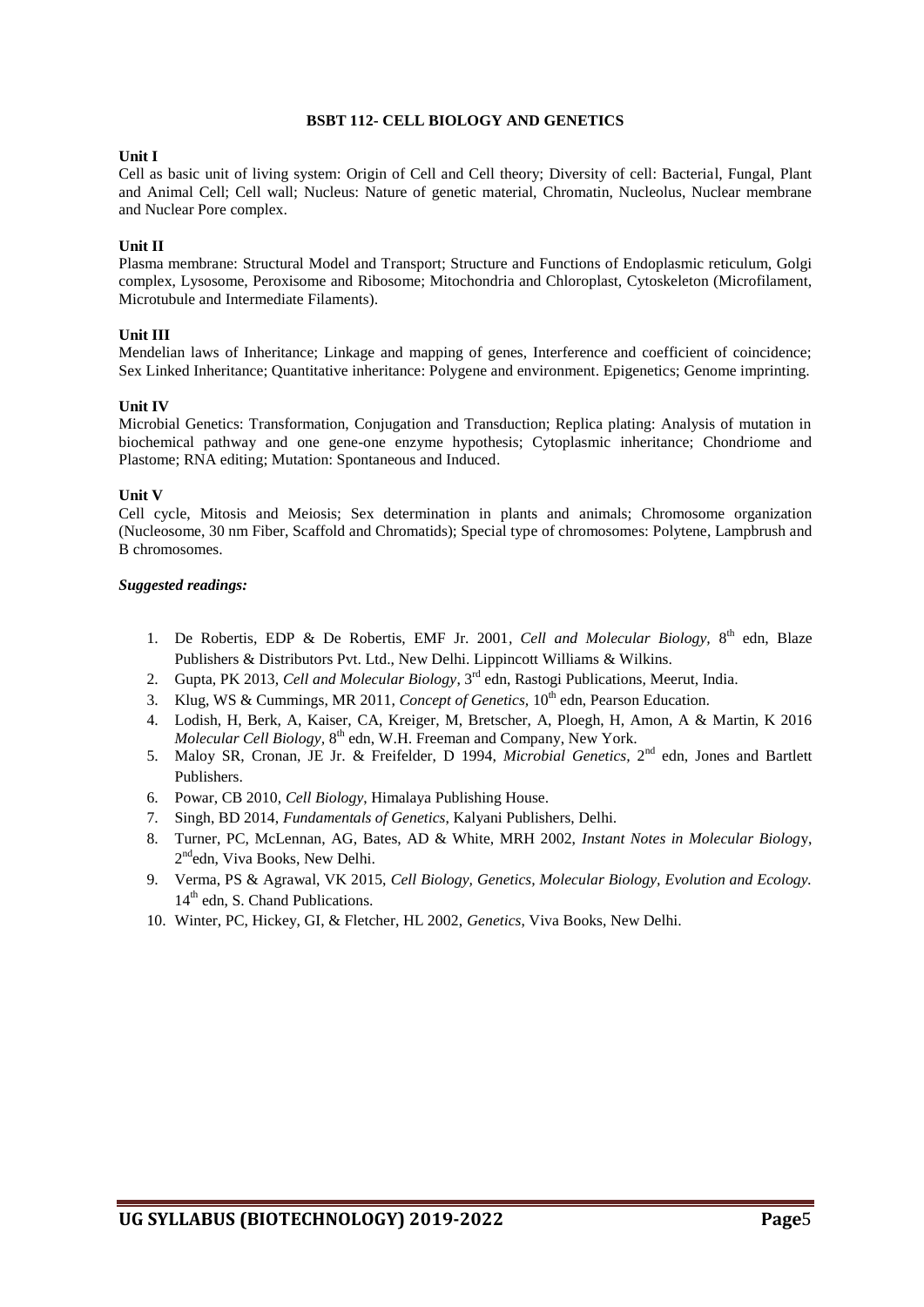#### **PRACTICAL: BSBT121**

#### **SUGGESTED LABORATORY EXERCISES:**

- 1. Qualitative estimation of protein and amino acid by Biuret, Ninhydrin and Xanthoproteic method.
- 2. Qualitative estimation of carbohydrates by Molisch, Benedict, Fehling, Iodine & Barfoed method.
- 3. Quantitative estimation of the protein by Bradford's method.<br>4. Ouantitative estimation of the total soluble sugars by Anthron
- Quantitative estimation of the total soluble sugars by Anthrone method.
- 5. Extraction of lipids from peanut seeds.
- 6. Separation of amino acids by paper chromatography.
- 7. Separation of sugars by paper chromatography.
- 8. Micrometric measurements of Microbial, Animal and Plant cells.
- 9. Study of various stages of Mitosis from onion root tips.
- 10. Microscopy and calibrations.
- 11. Qualitative estimation of alpha-amylase activity in germinating seeds.

- 1. DNA Structure
- 2. Conjugation
- 3. Transduction
- 4. Clover leaf model of t-RNA
- 5. Lock and key model of enzyme-substrate interaction
- 6. Law of dominance
- 7. Photosynthetic pigments
- 8. β- pleated sheet
- 9. α- helix of protein
- 10. Polytene chromosome
- 11. Lampbrush chromosome
- 12. Mitochondria
- 13. Nucleosome model
- 14. Cell cycle
- 15. Substrate-level phosphorylation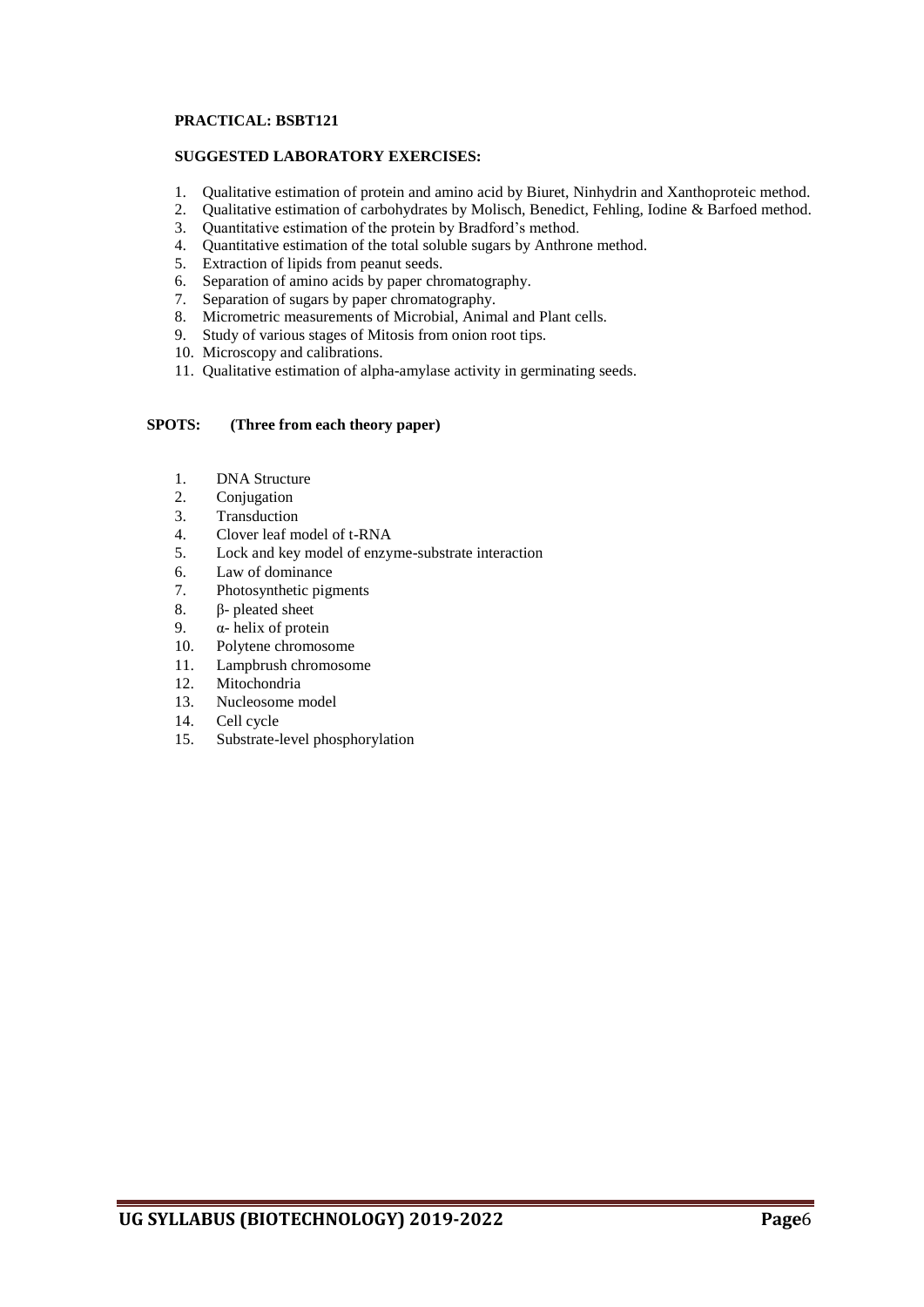#### **LACHOO MEMORIAL COLLEGE OF SCIENCE & TECHNOLOGY (AUTONOMOUS) JODHPUR, RAJASTHAN** UG PRACTICAL EXAMINATION Biotechnology (BSBT 121) SEMESTER- I

| Time: 3 hours | Max. Marks: 80                                       |             |
|---------------|------------------------------------------------------|-------------|
|               | 1. Perform the given Biochemistry experiment.        | 23          |
| 2.            | Perform the given Cell Biology experiment            | 23          |
| 3.            | Identify and comment upon the spots from '1' to '6': | $6x 4 = 24$ |
| 1.            |                                                      |             |
| 2.            |                                                      |             |
| 3.            |                                                      |             |
| 4.            |                                                      |             |
| 5.            |                                                      |             |
| 6.            |                                                      |             |
|               |                                                      |             |

#### 4. Viva-voce 10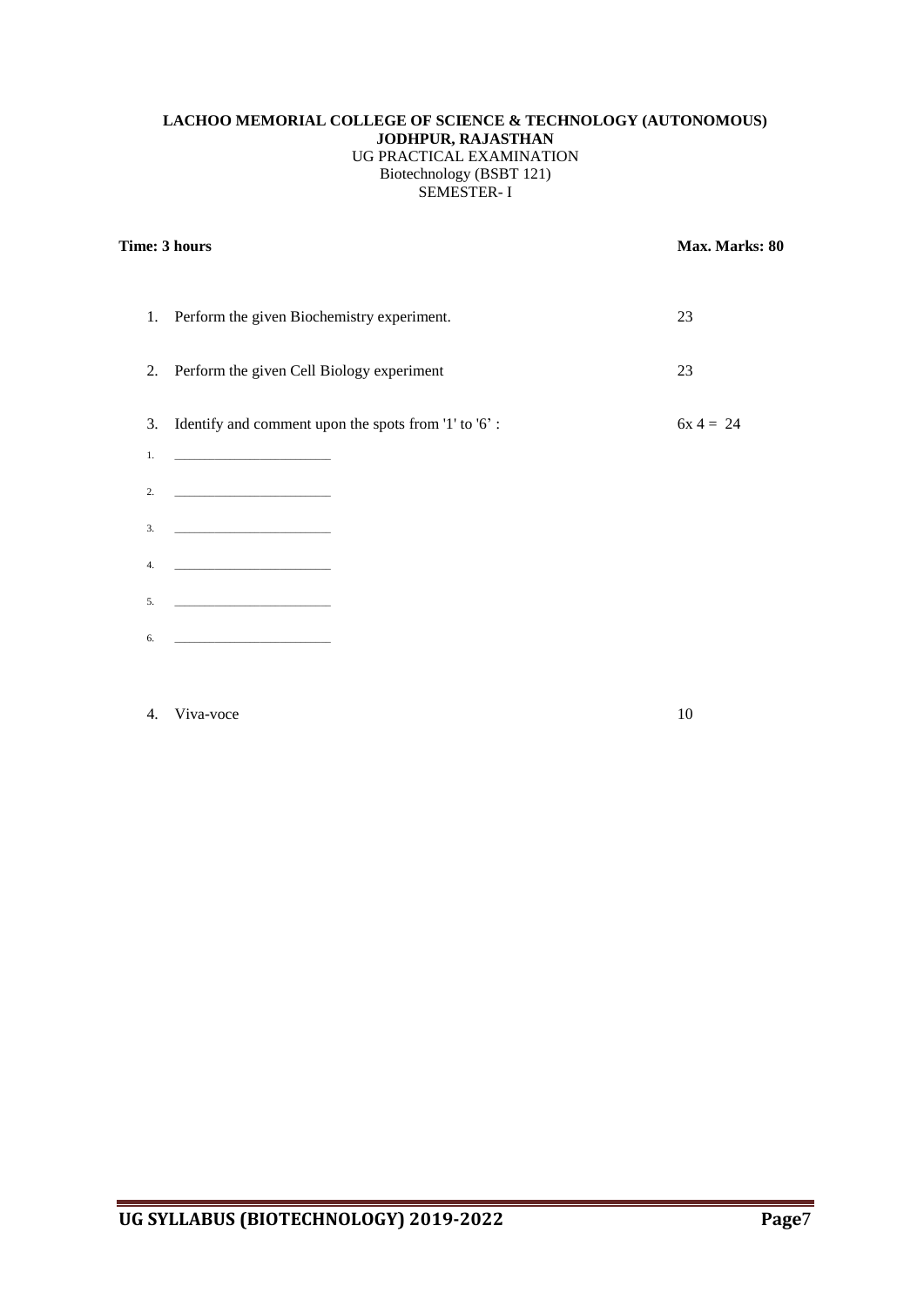#### **SEMESTER – II BSBT 211- MICROBIOLOGY**

#### **Unit I**

General history of microbiology with special reference to the contributions of Antony Von Leeuwenhoek, Louis Pasteur, Robert Koch, Edward Jenner, Iwanovsky, Beijerinck, Stanley and Adolf Mayer.

Development of Microscopy – Principle, construction, operation and application of Light (phase contrast, dark/ bright-field microscope) and Electron microscope (TEM and SEM).

The concept of asepsis and methods of sterilization: Physical methods (dry heat, wet heat, radiations, filtration, ultra-sonication) and Chemical methods.

#### **Unit II**

Prokaryotic and eukaryotic microbial cells - overview. Bacterial classification based on morphology, cell wall structure and flagella types. Bergey's classification of Systematic Bacteriology (2<sup>nd</sup> edition). General account of important groups of fungi, classification (Alexopoulos and Mims, 1979) and economic importance.

#### **Unit III**

Nutritional classification of Bacteria. Symbiosis and  $N_2$ -fixing microbes in agriculture; antibiosis among microbial populations, Extremophiles, Polyextremophiles. Host- Pathogen interactions, Defense Mechanism against micro-organisms. Basics of serology- serological reactions: precipitation reaction, agglutination reaction, complement fixation test (CFT).

#### **Unit IV**

Viruses: General account, classification (LHT System), structure, replication and transmission. General account of L- forms, Mycoplasma, Spiroplasma and Phytoplasma.

#### **Unit V**

Microbial metabolism – Photosynthesis: Light Reaction (oxygenic and anoxygenic),  $CO<sub>2</sub>$  Fixation reaction (Calvin cycle); Respiration: Definition, Types: aerobic and anaerobic; Breakdown of glucose to pyruvate (EMP, PPP, EDP), TCA cycle, Electron transport and oxidative phosphorylation..

- 1. Banerjee, AK & Banerjee, N 2006, *Fundamentals of Microbiology and Immunology,* New Central Book Agency (P) Ltd, India.
- 2. Aneja, KR (ed.) 2017, *Crueger's Biotechnology: A Text Book of Industrial Biotechnology*, Medtech India.
- 3. Dubey, RC & Maheshwari, DK 2013, *A Text Book of Microbiology,* S. Chand & Company LTD., New Delhi.
- 4. Madigan, MT & Martinko, JM 2006, *Biology of Microorganisms*, 11<sup>th</sup> edn, Pearson Prentice Hall, USA.
- 5. Maloy, SR, Cronan, JE Jr., & Freifelder, D 2006, *Microbial Genetics*, Jones Bartlett Publishers, Sudbury, Massachusetts.
- 6. Pelczar, MJR, Chan, ECS & Kreig, NR 1998, *Microbiology*, 5th edn, Tata McGraw Hill.
- 7. Powar, CB & Daginawala, HF 2008, *General Microbiology*, Vol II, Himalaya Publishing House, Mumbai, India.
- 8. Reed, G (Ed.) 1987, *Prescott & Dunn's Industrial Microbiology*, 4<sup>th</sup> edn, CBS Publishers & Distributors, New Delhi.
- 9. Sharma, PD 2005, *Microbiology,* Rastogi Publications, Meerut.
- 10. Willey, JM, Sherwood, LM & Woolverton, CJ 2008, *Prescott, Harley and Klein's Microbiology,* 7<sup>th</sup>edn, McGraw Hill, New York.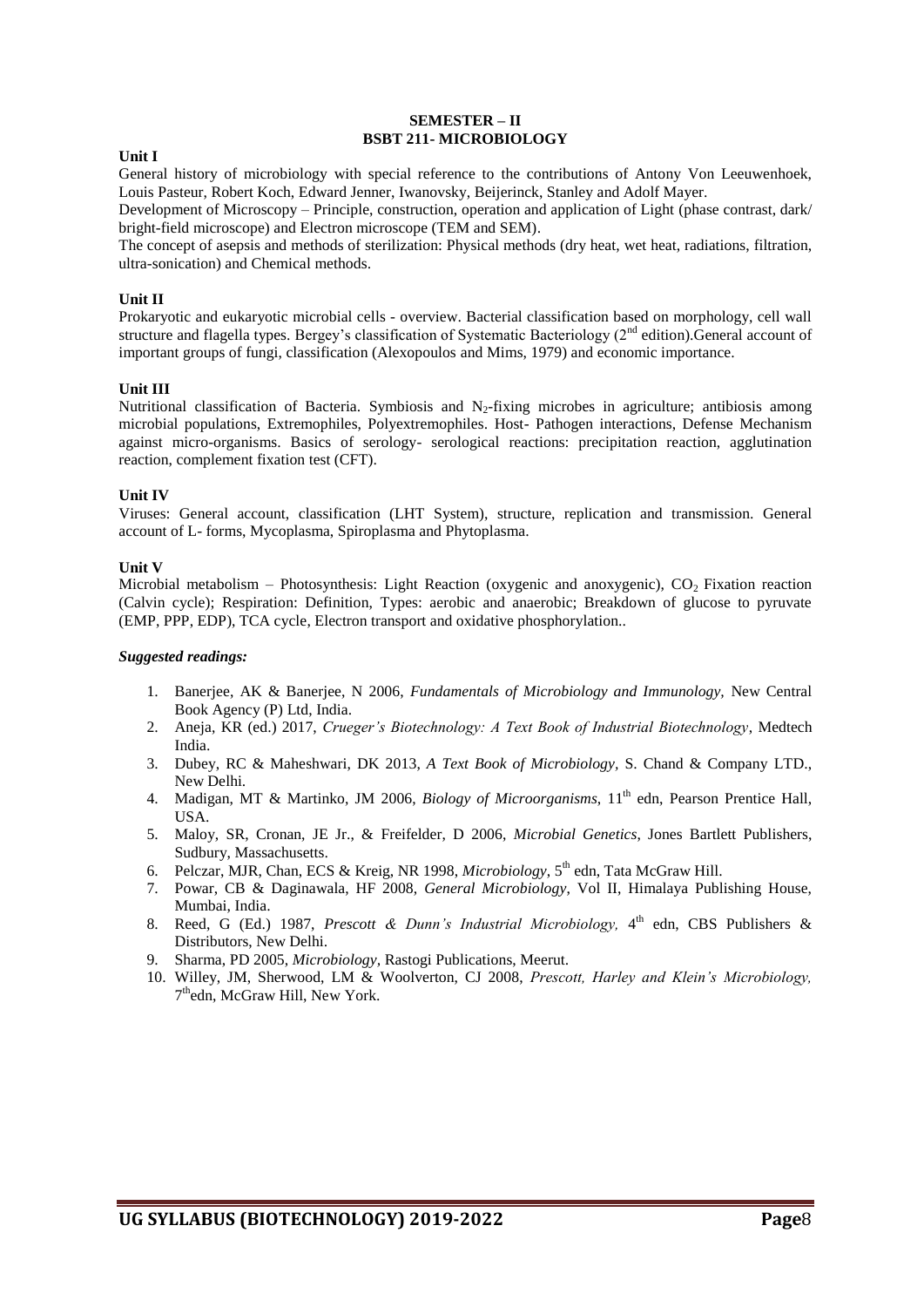#### **BSBT 212- MOLECULAR BIOLOGY**

#### **Unit I**

Concept of gene: DNA as a genetic material, different types of DNA; RNA as a genetic material, different types of RNA.

DNA damage & repair pathway – Direct reversal, NER, BER, mismatch repair, SOS repair.

#### **Unit II**

DNA replication - prokaryotic and eukaryotic DNA replication - mechanisms of DNA replication - enzymes and accessory proteins involved in DNA replication – fidelity of DNA replication and proof reading.

#### **Unit III**

Structure of prokaryotic and eukaryotic gene. Transcription in prokaryotes and eukaryotes: mechanism, promoters and RNA polymerases, transcription factors, post transcriptional modifications of eukaryotic mRNA.

#### **Unit IV**

Genetic code, properties and Wobble hypothesis. Mechanism of translation in prokaryotes and eukaryotes; post translational modifications.

#### **Unit V**

Regulation of gene expression in prokaryotes - operon concept (*lac* and *trp*), regulation of gene expression in eukaryotes – transcriptional activation, galactose metabolism in yeast. Developmental and environmental regulation of gene expression.

- 1. Alberts, B, Johnson, A, Lewis, J, Raff, M, Roberts, K & Walter, P 2007, *Molecular Biology of the*  Cell, 5<sup>th</sup> edn, Garland Science, New York.
- 2. Cooper, GM & Hausman, RE 2016, *The Cell: A Molecular Approach*, 7<sup>th</sup> edn, ASM Press and Sinauer Associates Inc, USA.
- 3. Das, HK 2010, *Textbook of Biotechnology*, 4 th edn, Wiley India Pvt. Limited.
- 4. Gupta, PK 2014, *A Textbook of Cell and Molecular Biology*, 4<sup>th</sup> edn, Rastogi Publications, Meerut
- 5. Karp G, Iwasa, I & Marshall, W 2016, *Cell and Molecular Biology: Concepts and Experiments*, 4 thedn, John Wiley & Sons Inc, USA.
- 6. Jocelyn, EK, Stephen, TK, Elliott, SG & Lewin, B 2014, *Genes XI*, Jones & Bartlett Learning. Publishers, Boston, Massachusetts.
- 7. Lodish, H, Berk, A, Kaiser, CA, Kreiger, M, Bretscher, A, Ploegh, H, Amon, A & Martin, K 2016 *Molecular Cell Biology,* 8 th edn, W.H. Freeman and Company, New York.
- 8. Pierce, BA 2016, *Genetics: A Conceptual Approach*, 6<sup>th</sup> edn, W.H. Freeman and Company, NY.
- 9. Powar, CB 2010, *Cell Biology*, Himalaya Publishing House.
- 10. Snustad, DP & Simmons, MJ 2012, *Principles of Genetics*, 6 th edn, John Wiley & Sons Inc., USA.
- 11. Verma, PS, & Agarwal, VK 2015, *Cell Biology, Genetics, Molecular Biology, Evolution & Ecology,* S. Chand & Company Ltd.
- 12. Watson, JD, Hopkins, NH, Roberts, JW, Steitz, JA & Weiner, AM 1987, *Molecular Biology of the*  Gene, 4<sup>th</sup> edn,The Benjamin-Cummings Publ. Co. Inc, California.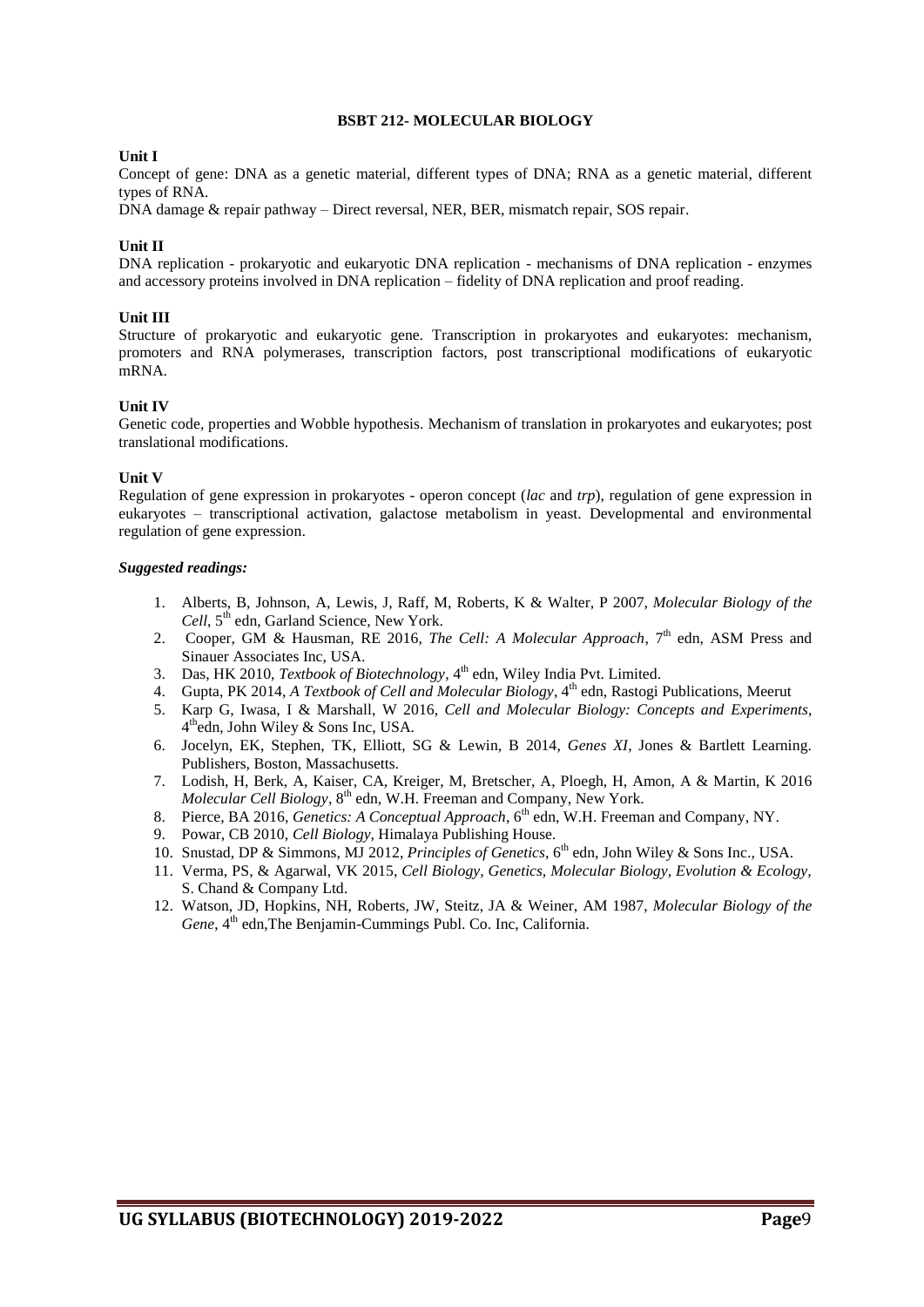#### **PRACTICAL: BSBT 221**

#### **SUGGESTED LABORATORY EXERCISES:**

- 1. Practices of asepsis: Sterilization, disinfection, safety in microbiology laboratory.
- 2. Preparation of media for growth of various microorganisms (nutrient agar, LB agar, EMB agar, MacConkey agar and PDA).
- 3. Isolation of pure culture of bacteria by streak plate method and pour plate method.
- 4. Staining of microorganisms (Gram's staining and cotton blue staining).
- 5. Study of Growth kinetics of bacterial population by turbidimetry method.
- 6. Demonstration of antibiotic resistance.
- 7. Isolation and screening of microorganisms by serial dilution method from soil sample.
- 8. Isolation of plasmid DNA from bacteria.
- 9. Analysis of isolated DNA by agarose gel electrophoresis.

- 1. Autoclave
- 2. DNA replication
- 3. Eukaryotic gene structure
- 4. Prokaryotic RNA polymerase
- 5. Ribosome
- 6. Laminar air flow bench
- 7. TEM
- 8. SEM
- 9. Antibody
- 10. Mycoplasma
- 11. Rhizobia
- 12. Antony von Leeuwenhoek
- 13. Louis Pasteur
- 14. F. Crick
- 15. *lac* operon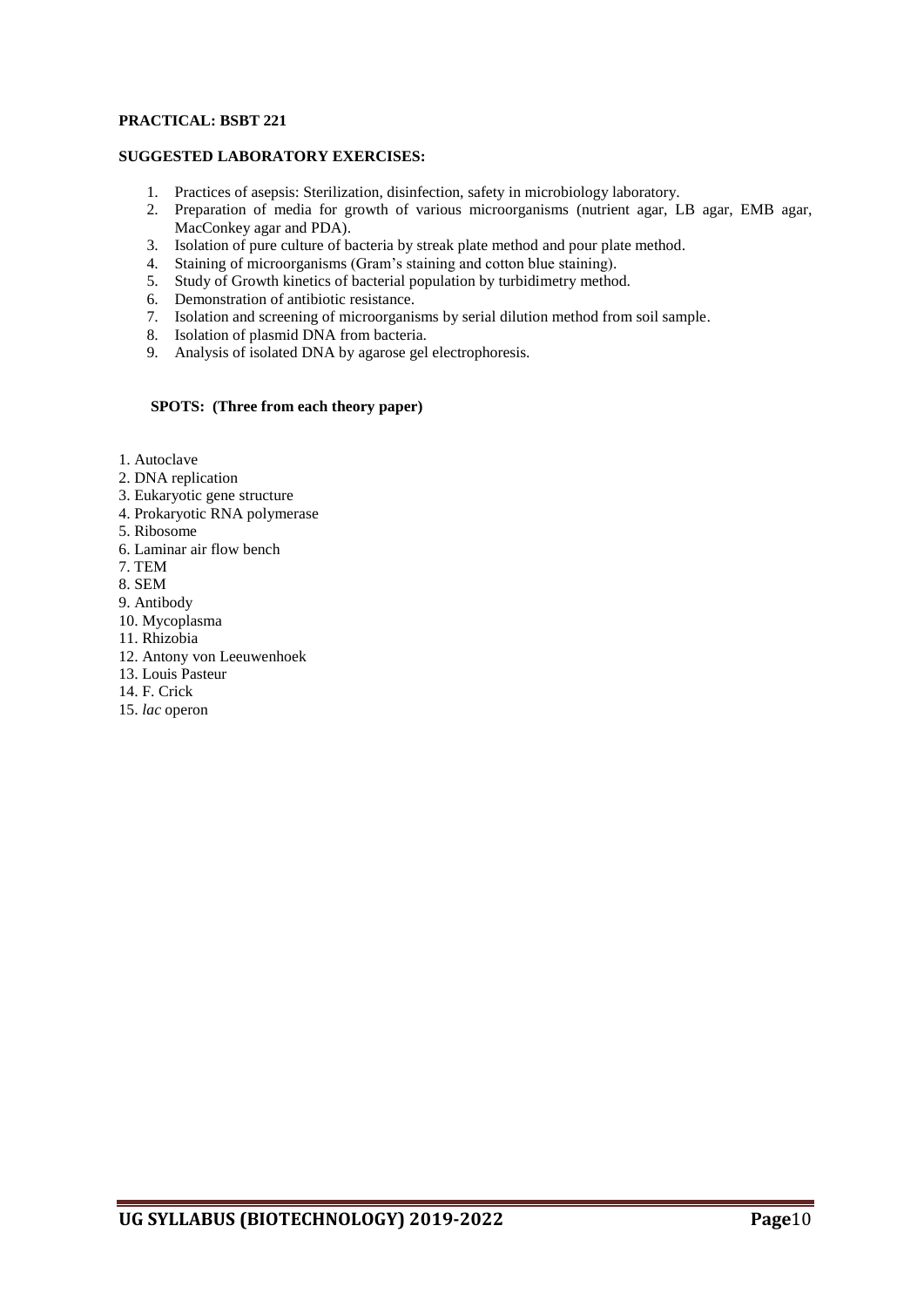#### **LACHOO MEMORIAL COLLEGE OF SCIENCE & TECHNOLOGY (AUTONOMOUS) JODHPUR, RAJASTHAN** UG PRACTICAL EXAMINATION Biotechnology (BSBT 221) SEMESTER- II

| Time: 3 hours                                           | Max. Marks: 80 |  |
|---------------------------------------------------------|----------------|--|
| Perform the given Molecular Biology experiment.<br>1.   | 23             |  |
| 2. Perform the given Microbiology experiment            | 23             |  |
| 3. Identify and comment upon the spots from '1' to '6': | $6x4 = 24$     |  |
|                                                         |                |  |
| $2.$ $\overline{\phantom{a}}$                           |                |  |
|                                                         |                |  |
|                                                         |                |  |
|                                                         |                |  |
| 6.                                                      |                |  |
|                                                         |                |  |

#### 4. Viva-voce 10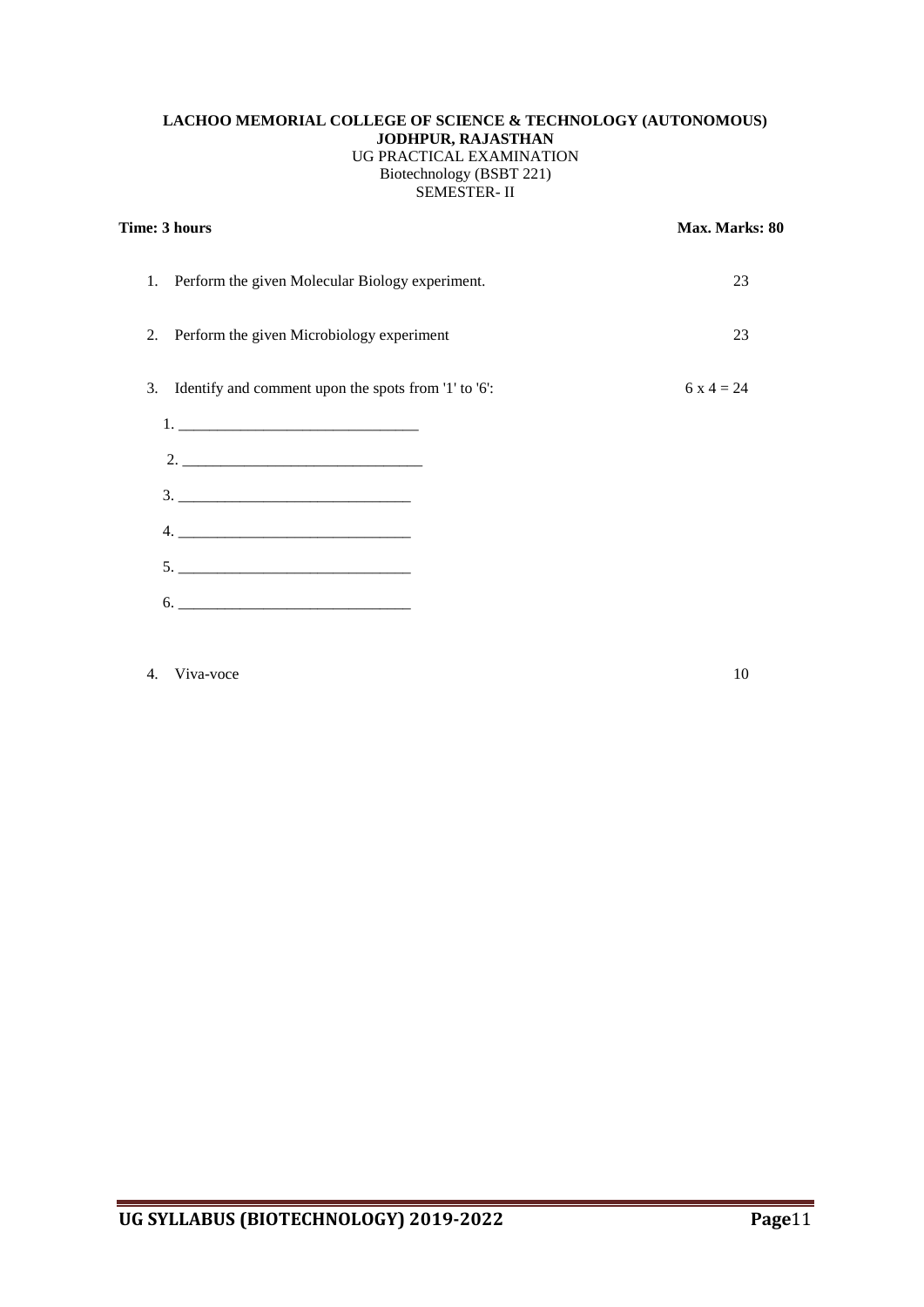#### **SEMESTER-III BSBT 311- BIOPHYSICS AND INSTRUMENTATION**

#### **Unit I**

Acids and Bases - pH, Ka, pKa; Buffers, Henderson-Hasselbalch equation; Redox reactions and redox potential; Nernst Equation. Potential across neural membrane: Resting Potential and Action Potential.

#### **Unit II**

Concept of Thermodynamics: Laws; Enthalpy, Free Energy & Entropy. Strategies of light reception in microbes, plants and animals.

#### **Unit III**

Physical Methods applied to determine structure: X-ray crystallography, Nuclear Magnetic Resonance (NMR), Electron Spin Resonance (ESR), Circular Dichroism (CD).

#### **Unit IV**

Concept of Chromatography: Paper chromatography, TLC, Ion-Exchange Chromatography, Gel Filtration Chromatography, Affinity Chromatography. Electrophoresis: SDS-PAGE, AGE, Isoelectric focusing.

#### **Unit V**

Centrifugation: Basic principle of centrifugation, Velocity gradient and buoyant density centrifugationdifferential and density gradient centrifugation.

Spectroscopy: Lambert-Beer Law, UV-Visible Spectroscopy, IR Spectroscopy, Emission Spectroscopy.

- 1. Berg JM, Tymoczko, JL & Stryer, L 2002, *Biochemistry*, W. H. Freeman and Company, San Francisco, USA.
- 2. Bialek, W 2013, *Biophysics: Searching for Principle*, Princeton University Press, NJ, USA.
- 3. Freifelder D 1982, *Physical Biochemistry: Application to Biochemistry and Molecular Biology*, 2<sup>nd</sup>edn, W. H. Freeman & Company, San Francisco, USA.
- 4. Hofmann, A & Clokie, S 2018, *Wilson & Walker's Principles and Techniques of Biochemistry and*  Molecular Biology, 8<sup>th</sup> edn, Cambridge University Press.
- 5. Holme, D & Peck, H 1998, *Analytical Biochemistry,* 3 rd edn, Longman, New York, USA.
- 6. Nelson, DL & Cox, MM 2008, *Lehninger Principles of Biochemistry*, 5th edn, W. H. Freeman and Company, San Francisco, USA.
- 7. Nelson, P 2013, *Biological Physics: With New Art*, W. H Freeman, San Francisco, USA.
- 8. Kumar, P 2014, *Fundamentals and Techniques of Biophysics and Molecular Biology*, 2<sup>nd</sup> edn, Pathfinder Publication.
- 9. Rao, CNR 2001, *Understanding Chemistry*, Universities Press, Hyderabad. India.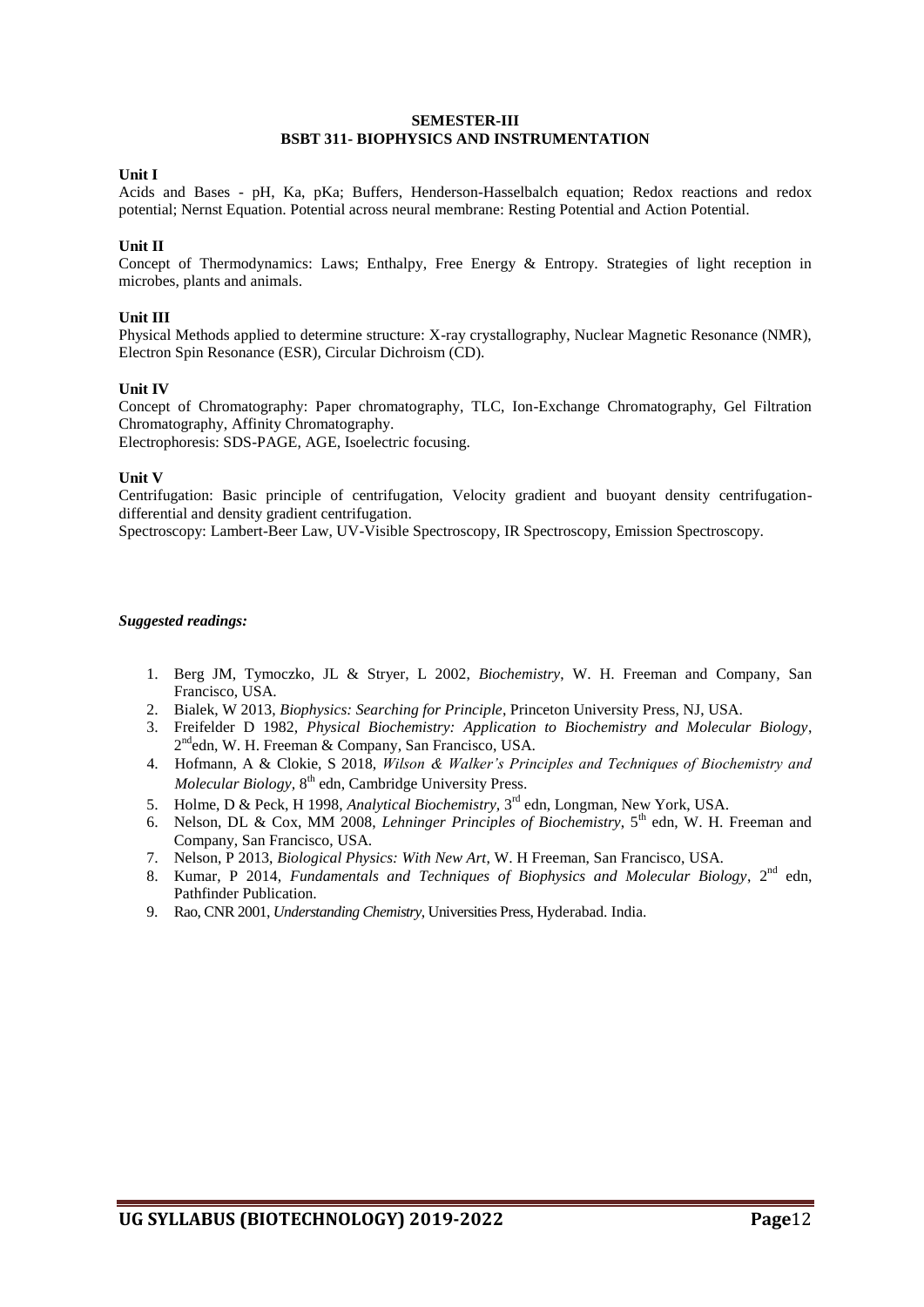#### **BSBT 312: BIOLOGY OF THE IMMUNE SYSTEM**

#### **Unit I**

Immunology: History and scope. Cells involved in the immune system and their functions: Granulocytes, Nongranulocytes and lymphocytes. Organs of the immune system and their functions: Primary and Secondary organs. Concept of Acquired/Adaptive and Innate immunity.

#### **Unit II**

Antigen: Epitopes, Haptens, Adjuvants. Structure and function of various classes of immunoglobulins. Antigen-antibody interactions: Precipitation, Immunoelectrophoresis, Haemagglutination, RIA, ELISA and Immunofluorescent techniques.

#### **Unit III**

Major Histocompatibility Complex - structure and its role in immunity. Antigen processing and presentation: self restriction of cells, role of antigen presenting cells. Maturation, activation and proliferation of B- and Tcell.

#### **Unit IV**

Cytokines and their role in immune regulation, The Complement system: Structure and Components. Hypersensitivity and its types. Autoimmune disorders: Types- Organ specific (Insulin- dependent Diabetes Mellitus) and Systemic disease (Rheumatoid Arthritis).

#### **Unit V**

Vaccines: Dead, live attenuated, recombinant, edible, DNA and multi sub-unit vaccines. Immunodeficiencies: acquired and congenital. Gene therapy: types and process. *In vivo* antibody production: plantibody and Camelid antibody. Hybridoma technology and Monoclonal antibody.

#### **SUGGESTED READINGS:**

- 1. Abbas, AK, Lichtman, AH & Pillai, S 2015, *[Basic Immunology: Functions and Disorders of the Immune](http://www.amazon.co.uk/Basic-Immunology-Functions-Disorders-Immune/dp/141605569X/ref=sr_1_7?s=books&ie=UTF8&qid=1347339626&sr=1-7)*  [System,](http://www.amazon.co.uk/Basic-Immunology-Functions-Disorders-Immune/dp/141605569X/ref=sr_1_7?s=books&ie=UTF8&qid=1347339626&sr=1-7) 5<sup>th</sup> edn, Elseviers – Health Sciences Division, Philadelphia, US.
- 2. Chapel, H, Haeney, M, Misbah, S & Snowden, N 2013, *Essentials of Clinical Immunology*, 6<sup>th</sup> edn, Wiley – Blackwell, NJ, USA.
- 3. Decker, J & Reischl, U 2004, *Molecular Diagnosis of Infectious Diseases*, Humana Press, USA.
- 4. Delves, PJ, Martin, SJ, Burton, DR & Roitt, IM 2017 *Essential Immunology*, 13thedn, Wiley Blackwell, NJ, USA.
- 5. Goldsby, RA, Kindt, TJ, Osborne, BA & Kuby, J 2002, *Immunology*, 6<sup>th</sup> edn W. H. Freeman & Co. NY.
- 6. Lal, SS & Kumar, S 2017, *Immunology*, 2<sup>nd</sup> edn. Rastogi Publications, Meerut.
- 7. Lydyard, P M, Whelan, A & Fanger MW 2002, *Instant Notes in Immunology*, Viva Books New Delhi
- 8. Paul, NC 2013, *Fundamental of Immunology*, 7<sup>th</sup> edn, Lippencott Williams & Wilkins.
- 9. Rao, CV 2011, *Immunology-A Text Book*, 5 th edn, Narosa Publication House, New Delhi.
- 10. Sinha, JK & Bhattacharya, SA 2006, *Text Book of Immunology,* Academic Publishers, Kolkata.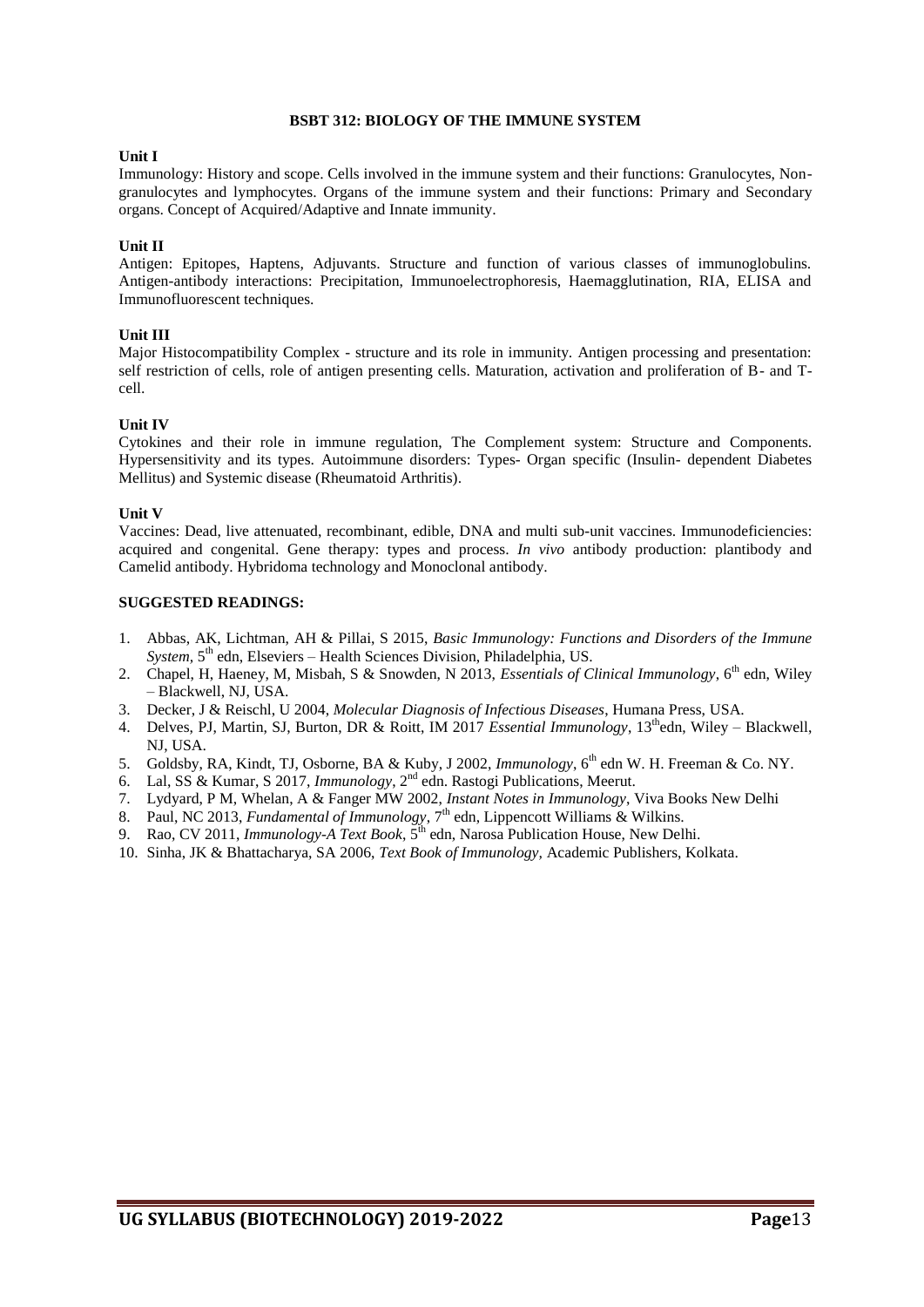#### **PRACTICAL: BSBT 321**

#### **SUGGESTED LABORATORY EXERCISES:**

- 1. Preparation of stationary phase of silica gel for TLC.
- 2. Separation and identification of amino acids and plant pigments by TLC.
- 3. Separation of alkaloids by TLC (e.g. *Curcuma, Arnebia*).
- 4. Separation of molecules in cellular extract using Gel Filtration.
- 5. Separation of molecules in cellular extract using Ion exchange Chromatography.
- 6. Gel casting, sample loading and visualization of DNA through Gel Electrophoresis.
- 7. Blood film preparation and identification of cells.
- 8. Diagnosis of infectious disease by an immunoassay (demonstration using commercial kits): dot-ELISA, Malaria and typhoid testing.
- 9. Double diffusion and immunoelectrophoresis.
- 10. Validation of Beer Lambert Law using colorimeter / spectrophotometer & determination of the unknown concentration of carbohydrates and amino acids in the given sample.
- 11. Determination of absorption maxima of the plant pigments in the given sample.
- 12. Demonstration of fluorescence in isolated plant pigments.

- 1. Superantigen
- 2. Monoclonal antibody
- 3. MHC structure
- 4. Immunoprecipitation
- 5. Receptor mediated endocytosis
- 6. Camelid antibody
- 7. Autoimmune disorder- rheumatoid arthritis
- 8. FACS
- 9. Charles Arntzen
- 10. Marie Curie
- 11. NMR spectroscopy
- 12. X-ray crystallography
- 13. UV- VIS spectroscopy
- 14. Density gradient centrifugation
- 15. Isoelectric focusing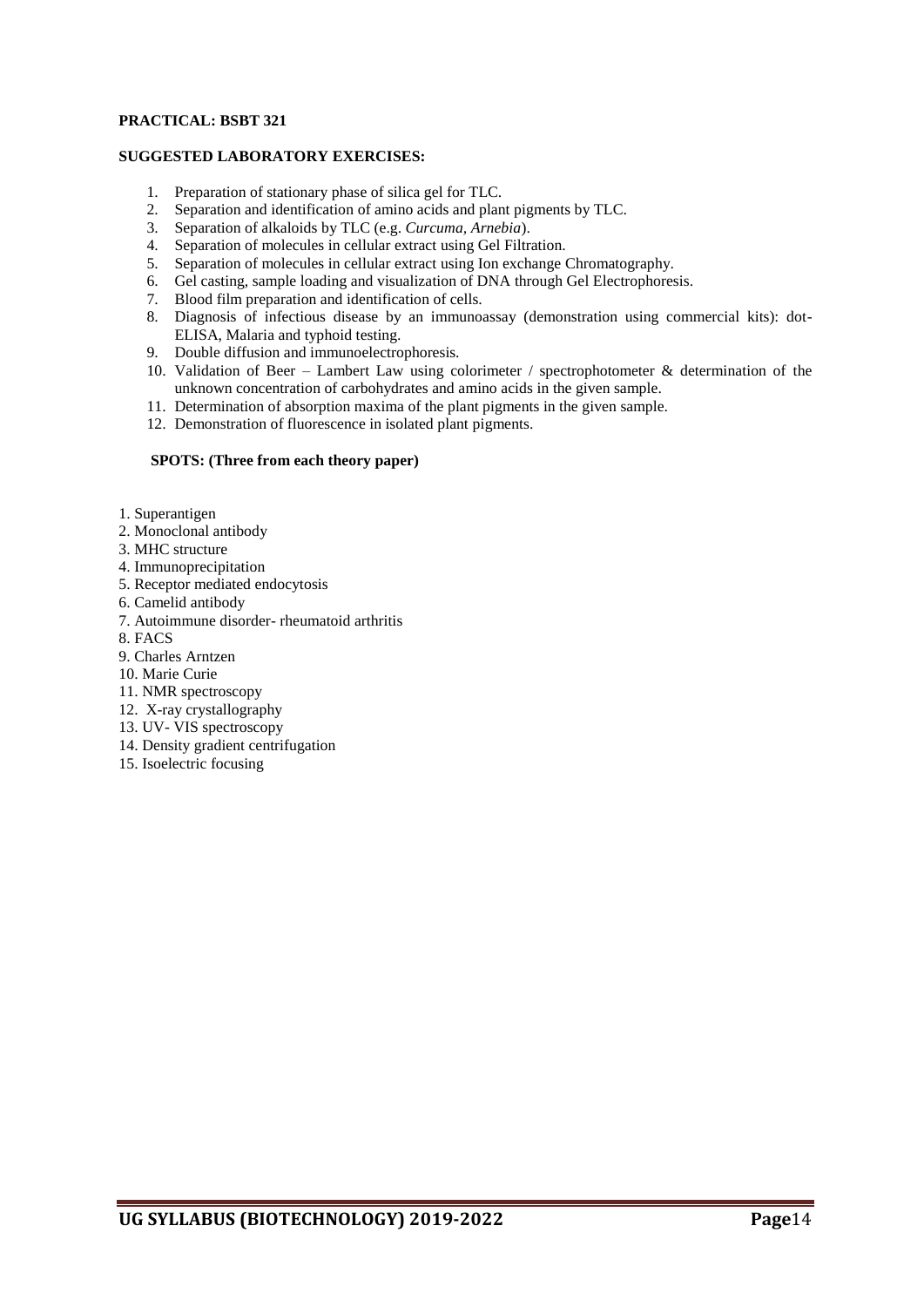#### **LACHOO MEMORIAL COLLEGE OF SCIENCE & TECHNOLOGY (AUTONOMOUS) JODHPUR, RAJASTHAN** UG PRACTICAL EXAMINATION Biotechnology (BSBT 321) SEMESTER- III

| Time: 3 hours                                                            | Max. Marks: 80 |  |
|--------------------------------------------------------------------------|----------------|--|
| Perform the given Biophysics experiment.<br>1.                           | 23             |  |
| Perform the given Immunology experiment<br>2.                            | 23             |  |
| Identify and comment upon the spots from '1' to '6':<br>3.               | 6 x 4 = 24     |  |
|                                                                          |                |  |
|                                                                          |                |  |
|                                                                          |                |  |
|                                                                          |                |  |
|                                                                          |                |  |
| $\begin{tabular}{c} 6. & \textcolor{red}{\textbf{---}} \\ \end{tabular}$ |                |  |
|                                                                          |                |  |

#### 4. Viva-voce 10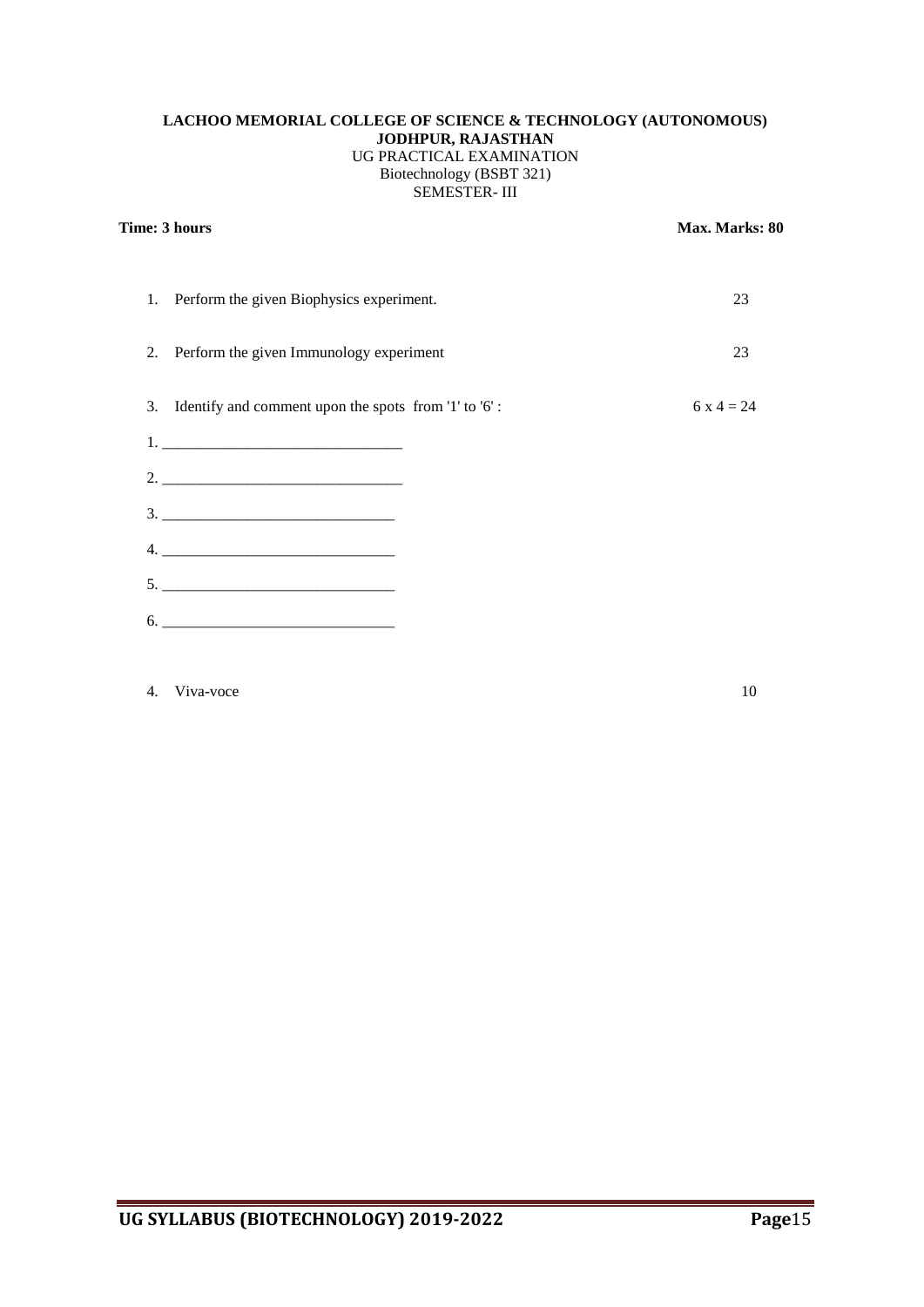#### **SEMESTER IV**

#### **BSBT411: BIOSTATISTICS AND COMPUTATIONAL BIOLOGY**

#### **Unit I**

Collection of data: Primary and secondary data. Attributes and variables. Qualitative and quantitative data. Graphical and diagrammatic representation: Histogram, bar diagrams, pie chart, and frequency polygon. Classification: types of classification. Tabulation. Measures of central tendency: mean, median and mode.

#### **Unit II**

Measures of dispersion: Range, Standard deviation and variance, Coefficient of variation. Correlation: Introduction, definition and types of correlation between two variables. Scatter diagram, Karl Pearson's coefficient of correlation and Spearman's rank correlation coefficient.

#### **Unit III**

Hypothesis: null and alternate hypothesis. Test for significance: chi-square test, student t-test (single sample mean and two sample mean), F-test.

Designing and methodology of an experiment: Introduction, Definition of the problem, Aims and Objectives, Review of Literature, Hypothesis, Plan of Action, Analysis of Data, Conclusion.

#### **Unit IV**

Computer: General introduction to computers, Generations of computer. Organization of computer, Input and output devices of computer. Types of computers: Digital, Analog and Hybrid.

An introduction to Bioinformatics: Introduction, Historical overview and its applications.

#### **Unit V**

Biological databases: Definition, type of biological databases, Information retrieval from databases, Primary, secondary and composite databases; Big data and Cloud computing.

Introduction to different tools & databases such as – BLAST, FASTA, Entrez, PubMed, OMIM, PIR, Swiss-Prot, Cn3D, PROSITE, GenBank, EMBL, DDBJ, PDB, MMDB.

- 1. Baxevanis, AD & Ouellette, BFF 2001, *Bioinformatics: A Practical Guide to the Analysis of Genes and Proteins*, 3 rd edn, John Wiley & Sons Inc, UK.
- 2. Campbell, RC 1989, *Statistics for Biologists*, 3<sup>rd</sup> edn, Cambridge University Press, USA.
- 3. Daniel, W 1999, *Biostatistics*, 3 rd edn, Panima Publishing Corporation, New Delhi.
- 4. Gupta, SC & Kapoor, VK 2007, *Fundamentals of Mathematical Statistics*, 11<sup>th</sup> edn, S. Chand & Sons, New Delhi.
- 5. Jean-Michel, C 2003, *Bioinformatics- A Beginner's Guide*, John Wiley & Sons, UK.
- 6. Jin, X 2006, *Essential Bioinformatics*, Cambridge University Press, USA.
- 7. Khan, IA & Khanum, A 2004, *Fundamentals of Biostatistics,* 2 nd revised edn, New Age Publishing corporation, New Delhi.
- 8. Mount, DW 2001, *Bioinformatics – Sequence and Genome analysis*, Cold Spring Harbor Laboratory Press, NY.
- 9. Philip, EB & Helge, W 2003, *Structural Bioinformatics*, John Wiley & Sons, UK.
- 10. Rashidi, HH & Buehler, LK 2005, *Bioinformatics Basics: Applications in Biological Science and Medicine*, CRC Press, Florida.
- 11. Rastogi, SC, Mendiratta, N & Rastogi, P 2013, *Bioinformatics-Methods and Applications*, 4<sup>th</sup> edn, Prentice-Hall of India Pvt. Ltd, New Delhi.
- 12. Rastogi, VB 2009, *Fundamentals of Biostatistics*, 2<sup>nd</sup> edn, Ane Books Pvt. Ltd, New Delhi.
- 13. Sharma, V, Munjal, A & Shankar, A 2008, *A Text Book of Bioinformatics*, Rastogi Publications, Meerut.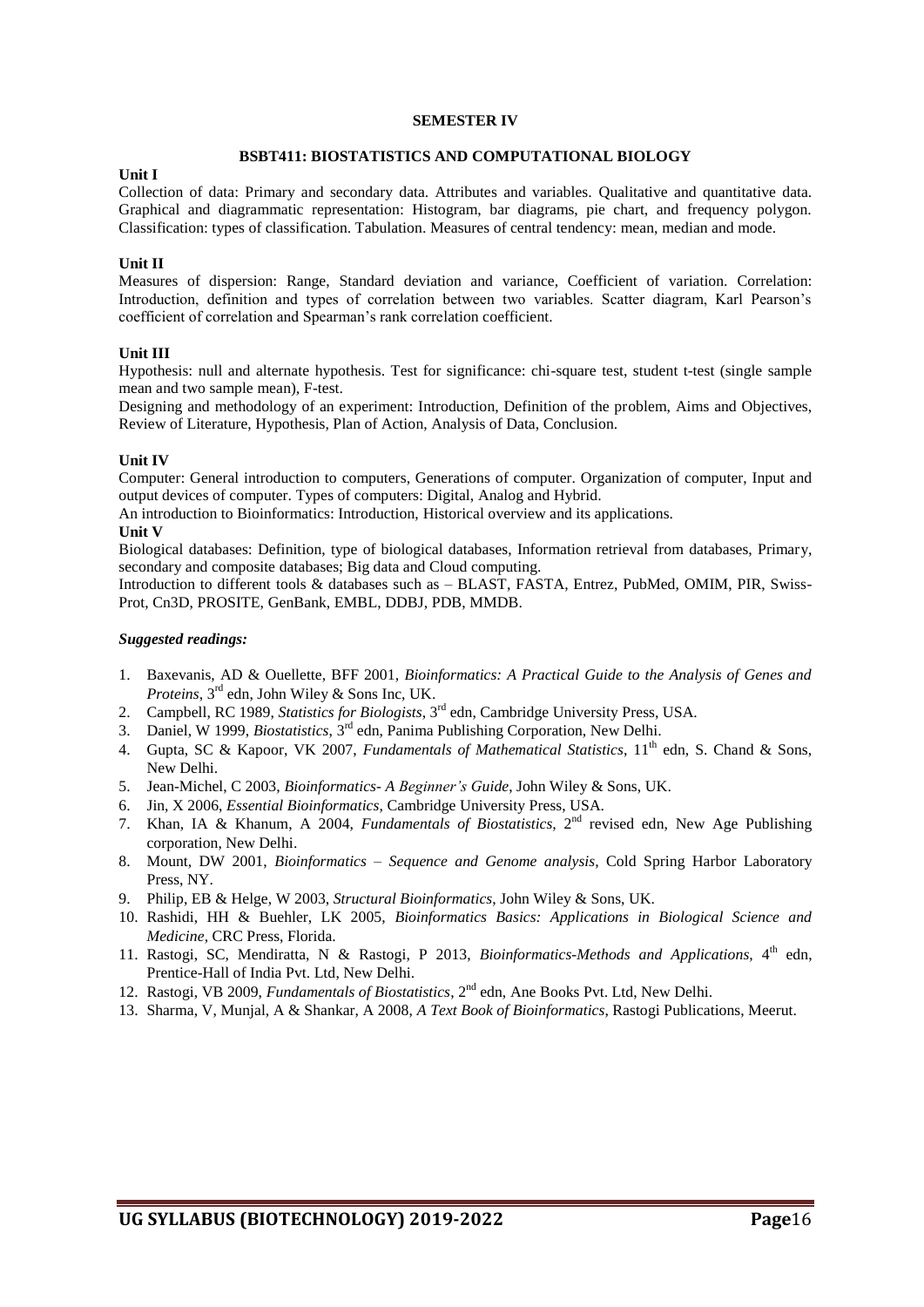#### **BSBT412: ENVIRONMENT AND BIOTECHNOLOGY**

#### **Unit I**

Environment - basic concepts and issues. Environmental pollution - types of pollution, sources of pollution, methods of measurement of pollution, fate of pollutants in the environment.

#### **Unit II**

Global environmental problems and their impact: Ozone depletion, greenhouse effect, salinization, desertification, acid rain, El Nino and radiation hazards.

#### **Unit III**

Environmental Protection Act – Environmental Laws, national movements, sustainable development, environmental policies, environmental economics, environmental ethics – holistic approach of environmental protection and conservation, IUCN – role in environmental protection. Environmental Protection Agency (EPA).

#### **Unit IV**

Microbiology of waste water treatment by: Aerobic process - activated sludge, oxidation ponds, trickling filter, towers, rotating discs, rotating drums& oxidation ditch. Anaerobic process - anaerobic digestion, anaerobic filters, up-flow anaerobic sludge blanket reactors. Waste waters Treatment schemes.

#### **Unit V**

Xenobiotic compounds - organic and inorganic. Bioremediation of xenobiotics in environment - ecological consideration, decay behavior and degradative plasmids; molecular techniques in bioremediation. Biodeterioration: Introduction, biodeterioration of natural materials, plastics, rubbers and fuels, methods of control. bioconcentration & biomagnification, biofertilizers and biopesticides.

- 1. Ahmed, N, Qureshi, FM & Khan, OY 2001, *[Industrial and Environmental Biotechnology,](http://www.horizonpress.com/hsp/books/ind.html)* Horizon Scientific Press, Norfolk , U.K.
- 2. Allsopp, D, Seal KJ & Gaylarde, C 2004, *Introduction to Biodeterioration: Applications,* Caister Academic Press, Norflok UK.
- 3. Baaker, KH & Herson DS 1994*, Bioremediation*, McGraw Hill Inc, New York.
- 4. [Burton,](http://www.amazon.com/s/ref=dp_byline_sr_book_2?ie=UTF8&field-author=Franklin+L.+Burton&search-alias=books&text=Franklin+L.+Burton&sort=relevancerank) F, [Tchobanoglous,](http://www.amazon.com/George-Tchobanoglous/e/B001H6POQ6/ref=dp_byline_cont_book_1) G & [Stensel,](http://www.amazon.com/s/ref=dp_byline_sr_book_3?ie=UTF8&field-author=H.+David+Stensel&search-alias=books&text=H.+David+Stensel&sort=relevancerank) HD 2002, *Waste Water Engineering - Treatment, Disposal*  and Reuse, 4<sup>th</sup> edn, Tata McGraw Hill Inc., New Delhi.
- 5. De, AK 1996, *Environmental Chemistry*, New Age International, New Delhi.
- 6. Dubey, RC 2014, *A Text Book of Biotechnology*, S. Chand and Company, New Delhi.
- 7. Sharma, PD 2014, *Ecology and Environment,* Rastogi Publications, Meerut, UP.
- 8. Singh, BD 2005, *Plant Biotechnology*, Kalyani Publishers, Delhi.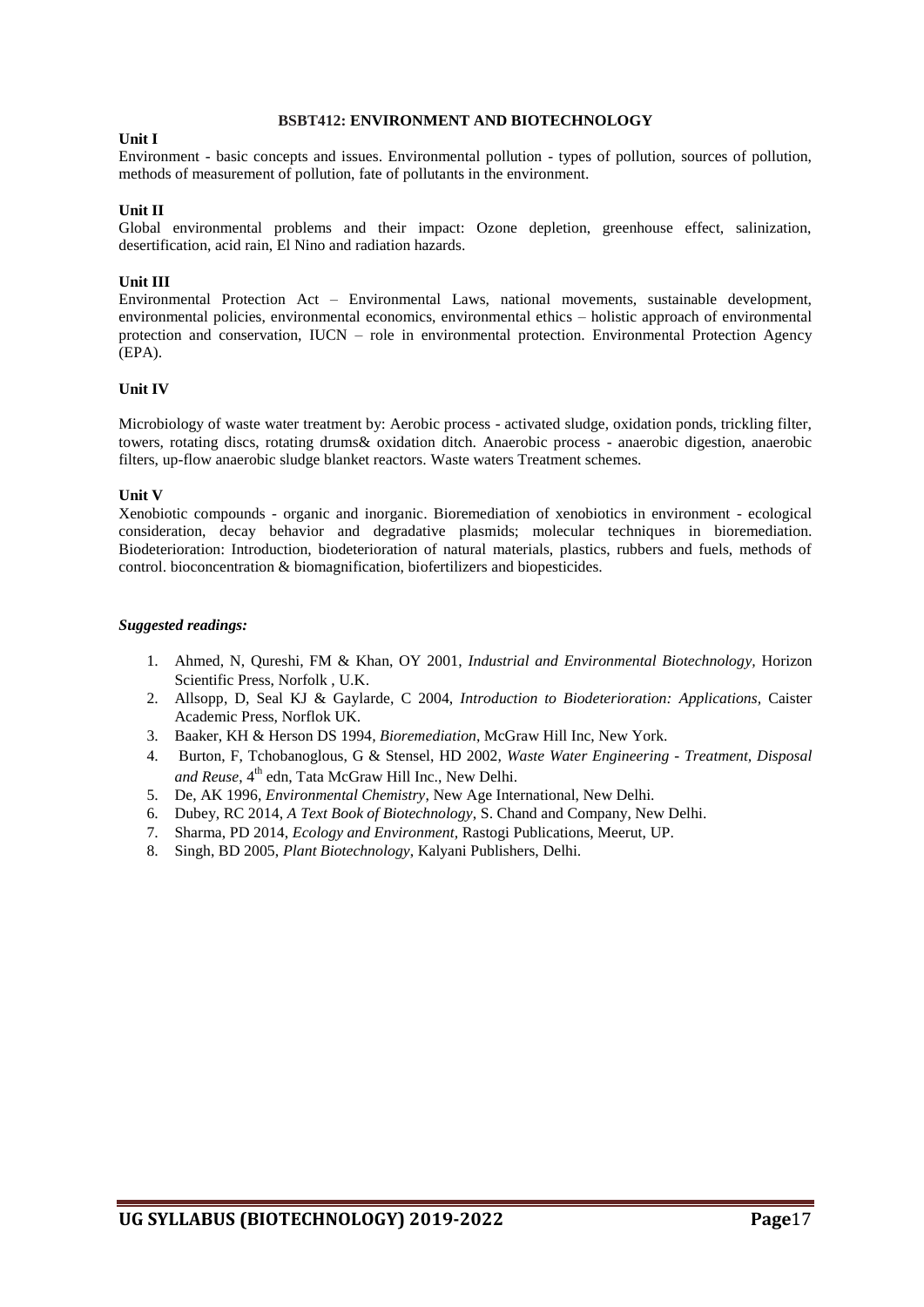#### **PRACTICAL: BSBT 421**

#### **SUGGESTED LABORATORY EXERCISES:**

- 1. Measurement of central tendency (mean, mode and median) of the given biological data.
- 2. Measurement of standard deviation of the given data.
- 3. Planning and design of an experiment.
- 4. Determination of the region of local similarity between sequences with the help of various tools BLAST, FASTA, ENTREZ, etc.
- 5. Phylogenetic study of biological samples through PHYLIP/ CLUSTAL-W
- 6. Isolation of microorganisms from polluted soil and water.
- 7. Effect of heavy metals/pesticides on bacterial growth.
- 8. Water quality assessment for polluted water bodies:
	- a. Physical pH and conductivity.
		- b. Chemical Dissolved oxygen and Chemical oxygen demand.

- 1. Histogram
- 2. Correlation
- 3. Chi-square test
- 4. Bioinformatics
- 5. SWISS PROT
- 6. EMBL
- 7. BLAST
- 8. Smog
- 9. Eutrophication
- 10. Global warming
- 11. Acid rain
- 12. Trickling filter
- 13. Superbug
- 14. Bioremediation
- 15. Biomagnification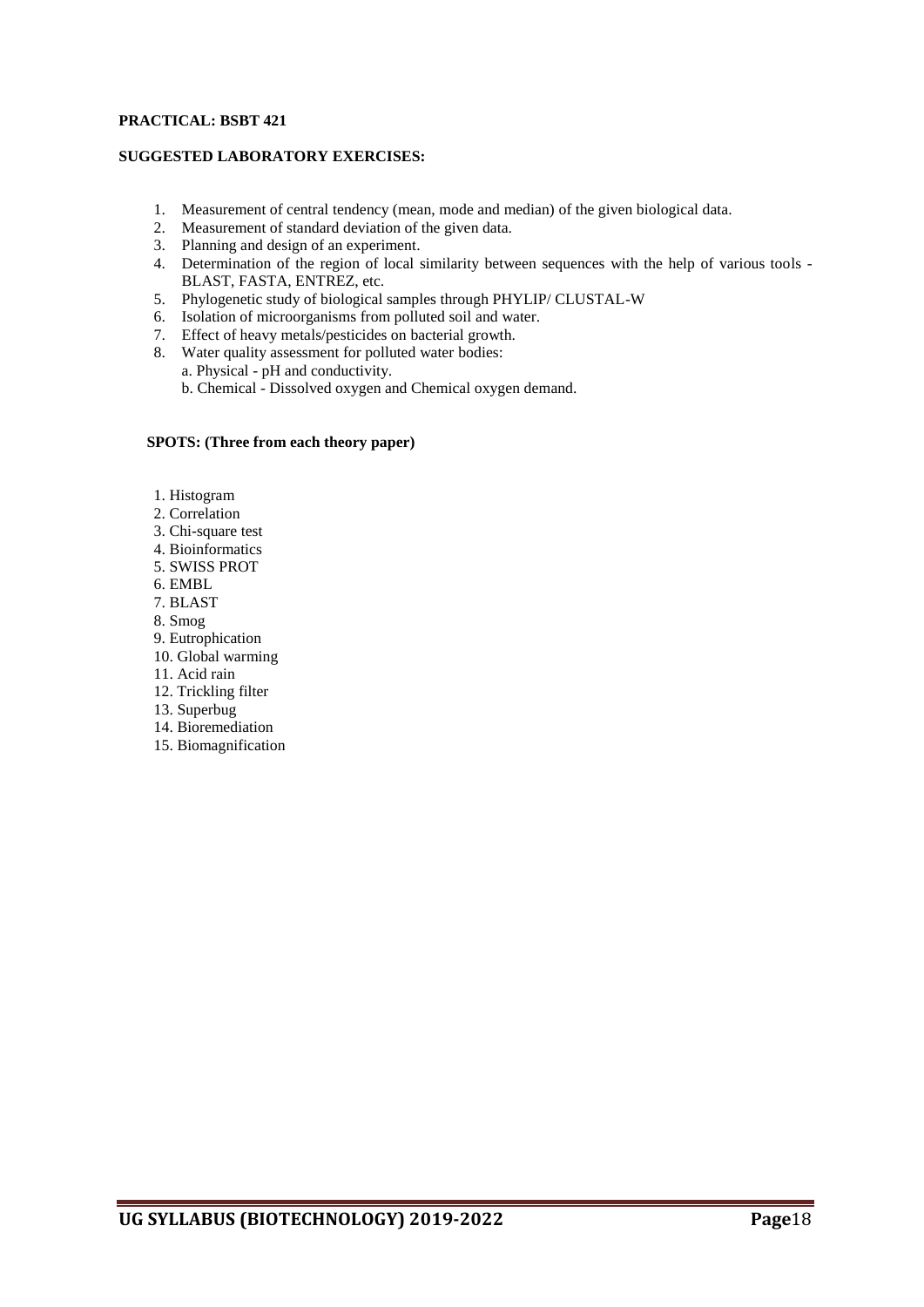#### **LACHOO MEMORIAL COLLEGE OF SCIENCE & TECHNOLOGY (AUTONOMOUS) JODHPUR, RAJASTHAN** UG PRACTICAL EXAMINATION Biotechnology (BSBT 421) SEMESTER- IV

|    | Time: 3 hours                                                | Max. Marks: 80 |  |
|----|--------------------------------------------------------------|----------------|--|
|    | 1. Perform the given Environmental Biotechnology experiment. | 23             |  |
| 2. | Perform the given Bioinformatics and/or Statistics exercise  | 23             |  |
| 3. | Identify and comment upon the spots from '1' to '6':         | 6 x 4 = 24     |  |
|    |                                                              |                |  |
|    |                                                              |                |  |
|    |                                                              |                |  |
|    |                                                              |                |  |
|    |                                                              |                |  |
|    |                                                              |                |  |
| 4. | Viva-voce                                                    | 10             |  |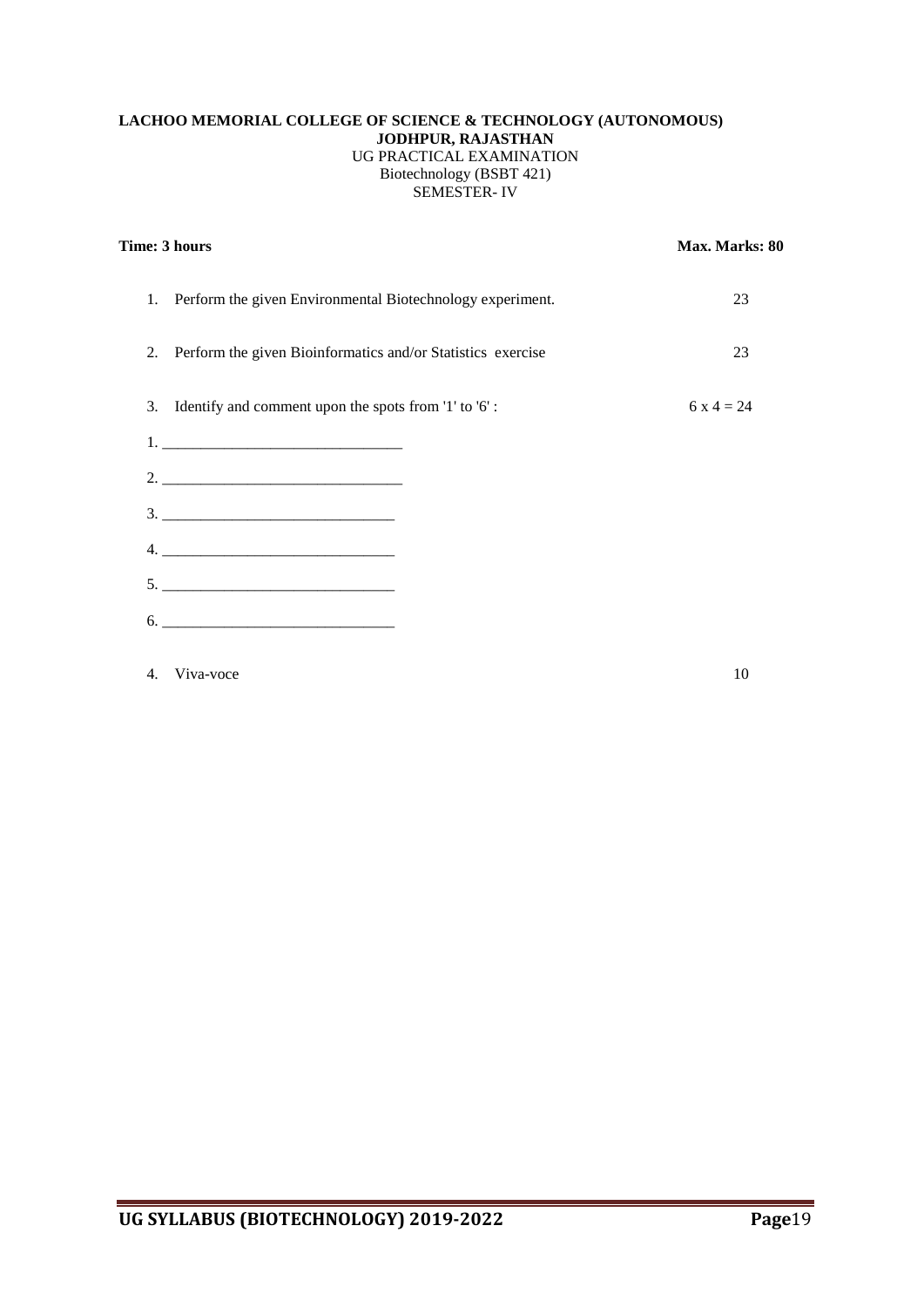#### **SEMESTER V**

#### **BSBT511: GENETIC ENGINEERING**

#### **Unit I**

Genetic engineering – history and principles. Enzymes for molecular cloning: exo-, endo nucleases/ meganucleases, Restriction endonucleases - classes of restriction enzymes and mode of action. DNA ligase, Alkaline Phosphatase, Terminal transferase, S1 nuclease, DNase, RNase, DNA polymerase and Reverse transcriptase.

Vector: Characteristics of an ideal vector, Vector types - plasmids, phages, phagemids, cosmids, viruses, BAC and YAC.

#### **Unit II**

General techniques in genetic engineering: Amplification of nucleic acid (PCR), Electrophoresis, Southern Blotting, Northern Blotting. Gene sequencing - Sanger method, Automated DNA sequencing and Ultrathroughput sequencing.

Isolation and purification of genomic DNA from bacterial, plant and animal cells. Isolation of RNA. Quantification of purified DNA/RNA.

#### **Unit III**

DNA cloning strategies - steps involved. Preparation and screening of genomic and cDNA libraries. Screening of recombinants - insertion inactivation, blue-white screening, Immunological screening and colony hybridization.

#### **Unit IV**

Methods of gene transfer into living cells: Direct - Electroporation, Gene gun method, liposome- mediated gene transfer and Microinjection. Indirect – *Agrobacterium*- based method, *in planta* gene transfer. Application of cloning in gene analysis: Expression of foreign genes in prokaryotic and eukaryotic cells, production of proteins from cloned genes.

#### **Unit V**

Application of r-DNA technique in human health - production of insulin. Production of recombinant vaccine - Hepatitis–B. Production of human growth hormone - somatotropin. Forensic applications - DNA fingerprinting. Social and ethical issues and safety measures of genetic engineering.

- 1. Brown, TA 2010, *Gene Cloning and DNA Analysis: An Introduction*, 6<sup>th</sup> edn, Wiley-Blackwell Publishing, UK.
- 2. Dale, JW, Schantz, M & Plant, N 2011, *From Genes to Genomes: Concepts and Applications of DNA Technology,* 3 rd edn, Wiley-Blackwell publishing, UK.
- 3. Gupta, PK 2012, *Biotechnology and Genomics*, 1 st edn, Rastogi Publications, Meerut.
- 4. Joshi, P 2007, *Genetic Engineering and its Applications*, 2<sup>nd</sup> edn, Agrobios- India, Jodhpur.
- 5. Primrose, S & Twyman R, 2001, *Principles of Gene Manipulation and Genomics*, 6<sup>th</sup> edn, Blackwell Science, UK.
- 6. Sambrook, J, Fritsch, EF & Maniatis, T 1989, Molecular Cloning-A Lab Manual, 2<sup>nd</sup> edn, Cold Spring Harbor Laboratory Press, NY.
- 7. Mitra, S 2000, *Genetic Engineering-Principles and Practice*, Macmillan India Limited, Delhi.
- 8. Satyanarayana, U 2005, *Biotechnology*, 1<sup>st</sup> edn, Books and Allied Publishers, Kolkata
- 9. Singh, BD 2012, *Biotechnology- Expanding Horizons*, 4 th edn, Kalyani Publishers, New Delhi.
- 10. Watson, JD, Hopkins, NH, Roberts, JW, Steitz, JA & Weiner, AM 1987, *Molecular Biology of the*  gene, 4<sup>th</sup> edn, The Benjamin/Cummings Publishing Company, Inc, California.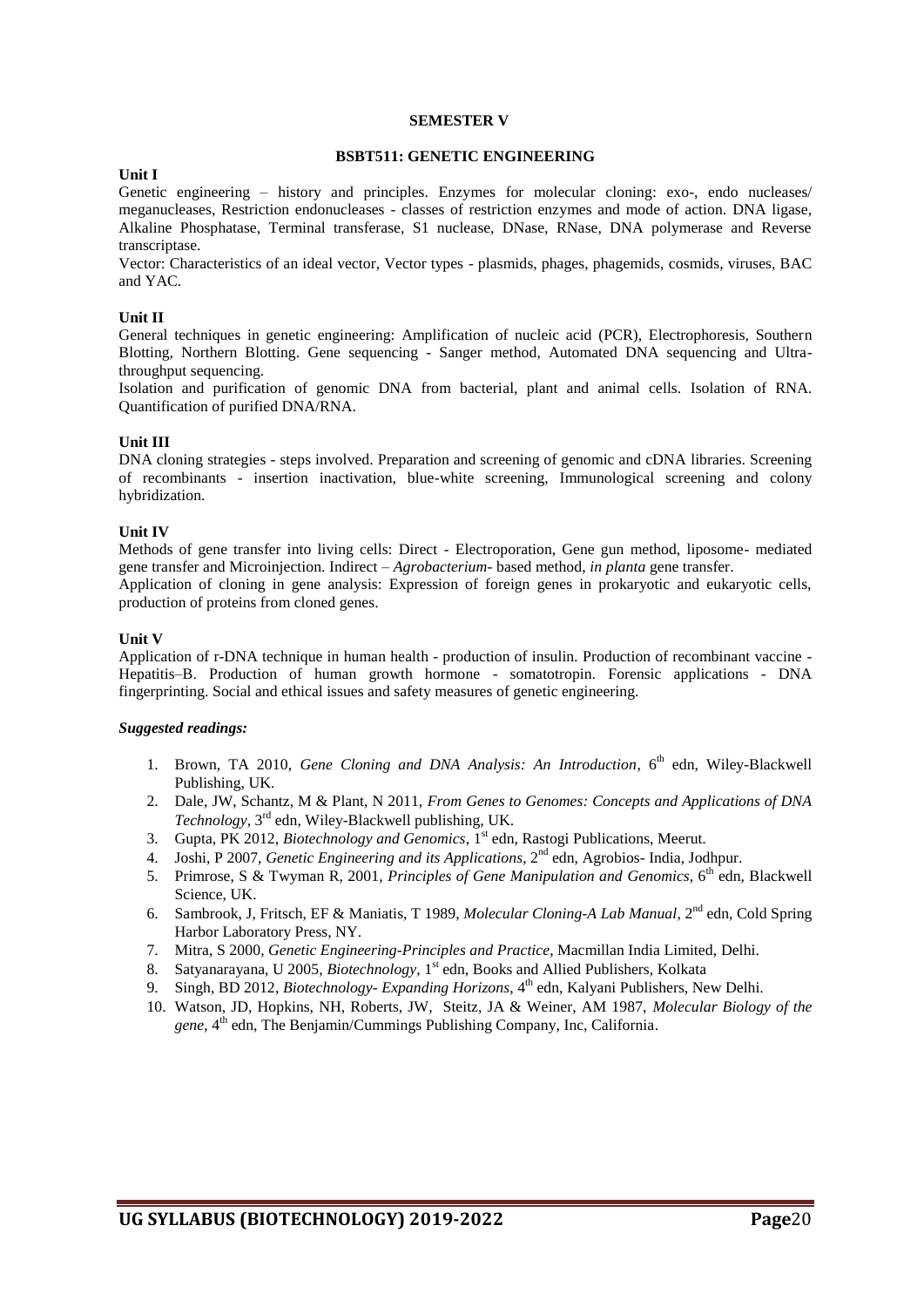#### **BSBT512: PLANT BIOTECHNOLOGY**

#### **Unit I**

Plant Tissue Culture: History; Concept of totipotency and asepsis; Nutrient media; Plantlet regeneration through axillary bud proliferation, organogenesis and somatic embryogenesis and their applications.

#### **Unit II**

Somaclonal variations - causes and epigenetics, *in vitro* selection and their applications; Endosperm culture and production of triploid plants; Production of haploid plants – Androgenic and gynogenic, Identification of haploid plants, Diploidization of haploid plants, Applications of haploids.

#### **Unit III**

Principal classes of secondary metabolites (alkaloids, terpenoids, phenolics); Suspension culture- types, synchronization, culture of isolated single cells (single cell clones); Types of bioreactors (air-lift, stirred tank); biotransformation ,elicitation , hairy root culture, immobilization; Commercial production of secondary metabolites (taxol , ginseng , vinblastine and vincristine,) in bioreactors using cell culture.

#### **Unit IV**

Protoplast Isolation, Culture and Fusion: Various steps in isolation, purification and regeneration of protoplast; Testing of viability of isolated protoplast; Somatic hybridization—Introduction, Various methods of fusion of protoplast (chemical and electrical); Use of markers for selection of hybrid cells.

#### **Unit V**

Genetic Transformation: Practical applications of somatic hybridization (hybrids/cybrids); Molecular biology of crown gall disease ; Root formation using *Agrobacterium rhizogenes*; Basics of RNA editing, gene/genomic imprinting and genome editing.

- 1. Bhojwani, SS & Razdan, MK 1996, *Plant Tissue Culture: Theory and Practice (revised edition)*, Elsevier Science, Netherlands.
- 2. Chawla, HS 2009, *Introduction to Plant Biotechnology*, Oxford & IBH Publications Ltd., New Delhi.
- 3. Davey, MR & Anthony, P 2010, *Plant Cell Culture: Essential Methods*, Wiley-Blackwell Ltd.
- 4. De, KK 1992, *An Introduction to Plant Tissue Culture*, New Central Book Agency, Kolkata.
- 5. Purohit, SD 2013, *Introduction to Plant Cell, Tissue and Organ Culture*, PHI Learning Private Limited, Delhi.
- 6. Razdan, MK 2003, *An Introduction to Plant Tissue Culture*, Oxford & IBH Publ. Ltd., New Delhi.
- 7. Singh, BD 2012, *Biotechnology: Expanding Horizons*, Kalyani Publishers, Ludhiana.
- 8. Slater, A, Scott, N & Fowler, M 2003, *Plant Biotechnology: The Genetic Manipulation of Plants*, Oxford University Press, UK.
- 9. Vasil, IK & Thorpe, TA (eds.) 2005, *Plant Cell and Tissue Culture,* Springer India Pvt. Limited, New Delhi.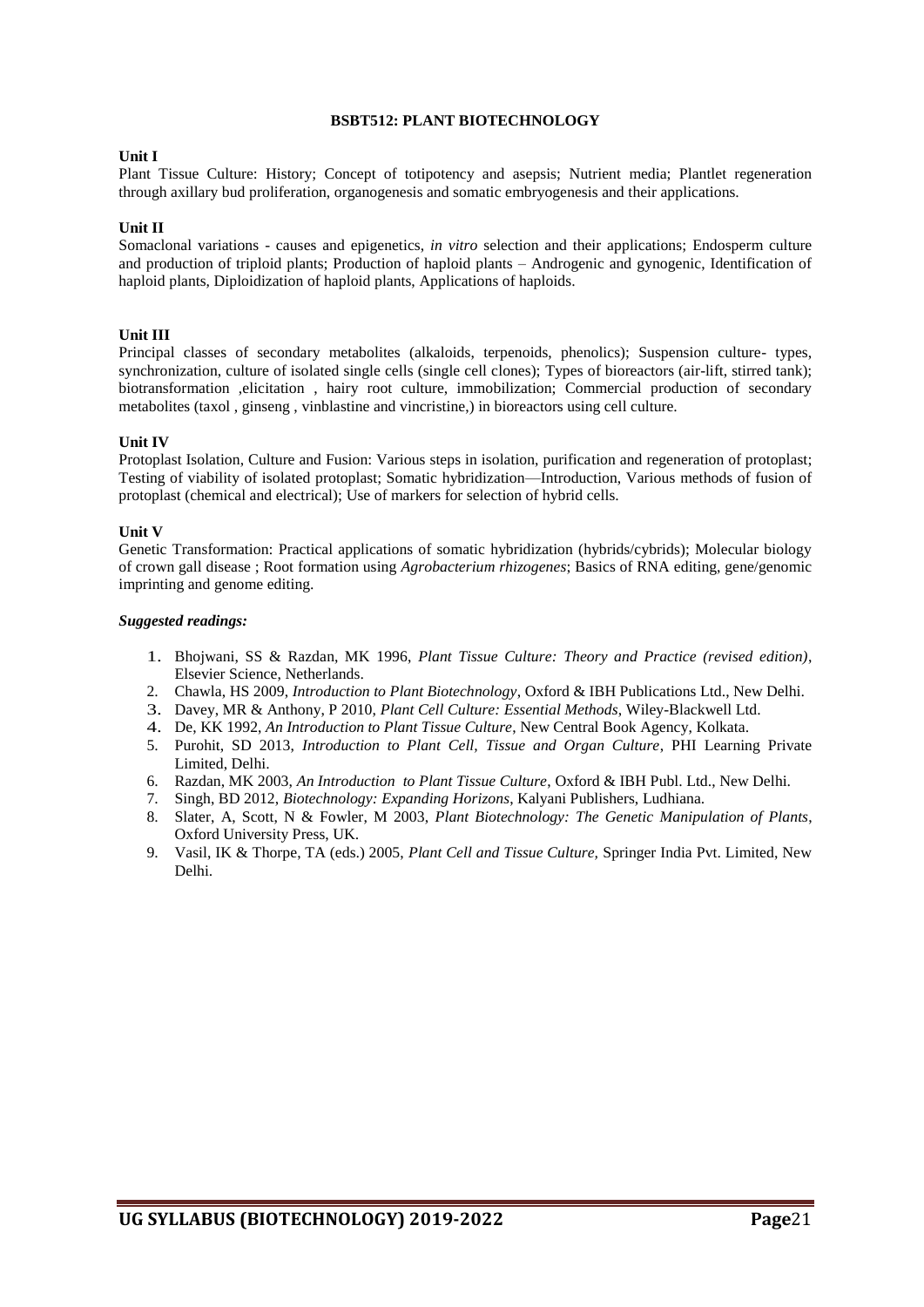#### **BSBT 521 PRACTICAL:**

#### **SUGGESTED LABORATORY EXERCISES:**

- 1. Isolation of genomic DNA from bacteria, plant and animal tissue.
- 2. Separation of isolated DNA from bacteria, animal and plant tissue by agarose gel electrophoresis.
- 3. Quantification of isolated DNA using spectrophotometer.
- 4. Restriction digestion of DNA.
- 5. Construction of restriction map of DNA.
- 6. Preparation of competent bacterial cell.
- 7. Planning / Organization of plant tissue culture laboratory
- 8. Preparation and sterilization of culture media.
- 9. Explant preparation and surface sterilization for *in vitro* culture of plant tissue(s).
- 10. Study of the growth of plant cells in callus culture.
- 11. Establishment of suspension culture(s).
- 12. Study of the effect of PGR's on organogenesis.
- 13. Preparation of synthetic seeds.
- 14. Demonstration of *in vitro* and *ex vitro* rooting.
- 15. Demonstration of anther culture.

- 1. Restriction endonuclease
- 2. Reverse trancriptase
- 3. Southern blotting
- 4. Polymerase chain reaction
- 5. Plasmid
- 6. α- complementation
- 7. Microinjection
- 8. DNA fingerprinting
- 9. Micropropagation
- 10. Somatic embryogenesis
- 11. Suspension Culture
- 12. Protoplast fusion
- 13. RNA editing
- 14. Guha and Maheshwari
- 15. Gottlieb Haberlandt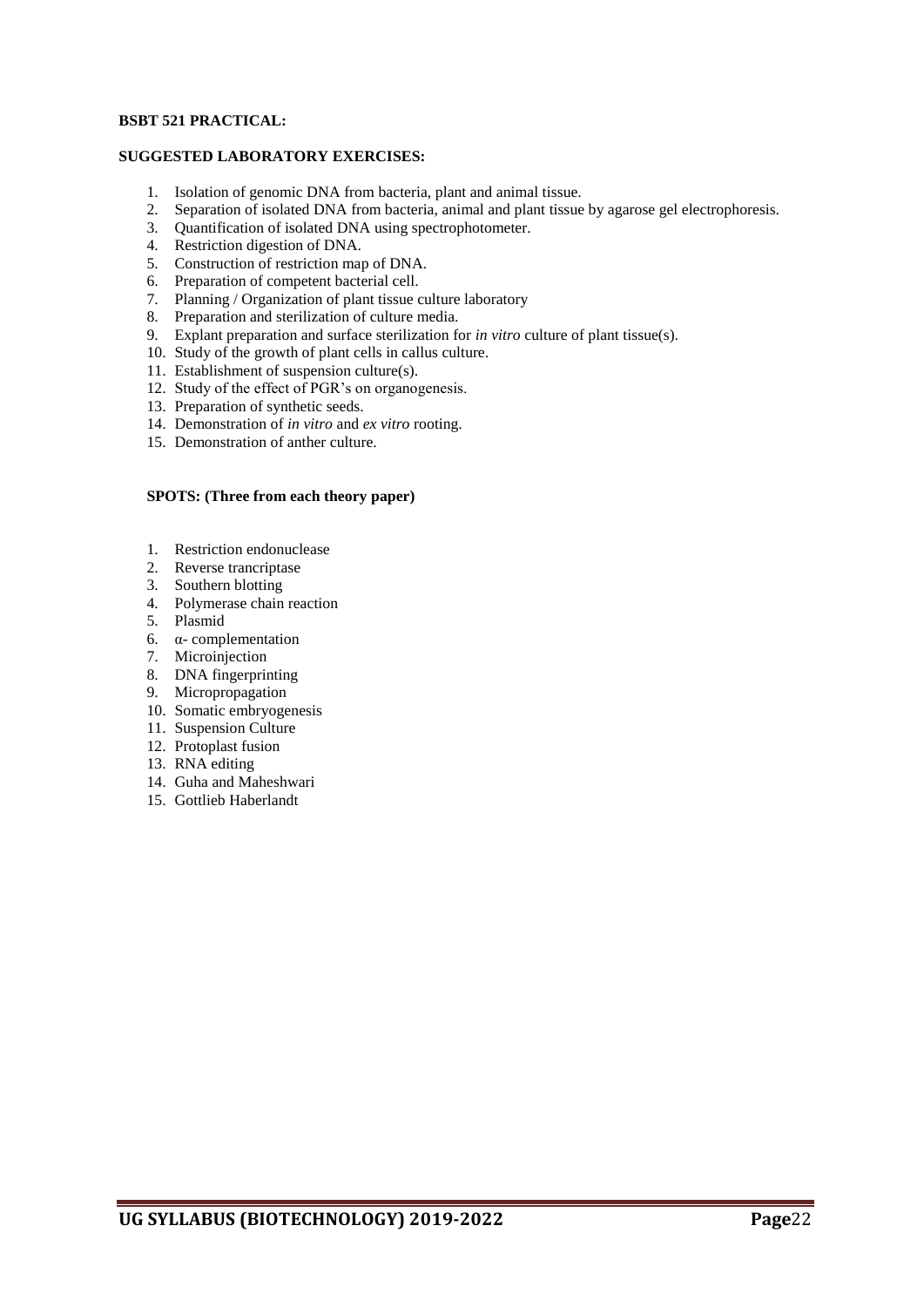#### **LACHOO MEMORIAL COLLEGE OF SCIENCE & TECHNOLOGY (AUTONOMOUS) JODHPUR, RAJASTHAN** UG PRACTICAL EXAMINATION Biotechnology (BSBT 521) SEMESTER- V

|    | Time: 3 hours                                                      |                                                                        | Max. Marks: 80 |
|----|--------------------------------------------------------------------|------------------------------------------------------------------------|----------------|
| 1. | Perform the given Plant Biotechnology experiment allotted by lots. |                                                                        |                |
|    | a.                                                                 | Preparation of nutrient medium and reporting the constituents in mg/l. | 07             |
|    | b.                                                                 | Pretreatment, surface sterilization and inoculation of the explants    | 16             |
| 2. |                                                                    | Perform the given Genetic Engineering experiment                       | 23             |
| 3. |                                                                    | Identify and comment upon the spots from '1' to '6':                   | $6x4 = 24$     |
|    |                                                                    |                                                                        |                |
|    |                                                                    |                                                                        |                |
|    |                                                                    |                                                                        |                |
|    |                                                                    |                                                                        |                |
|    |                                                                    |                                                                        |                |
|    |                                                                    | $6. \underline{\hspace{2cm}}$                                          |                |
|    |                                                                    |                                                                        |                |

4. Viva-voce 10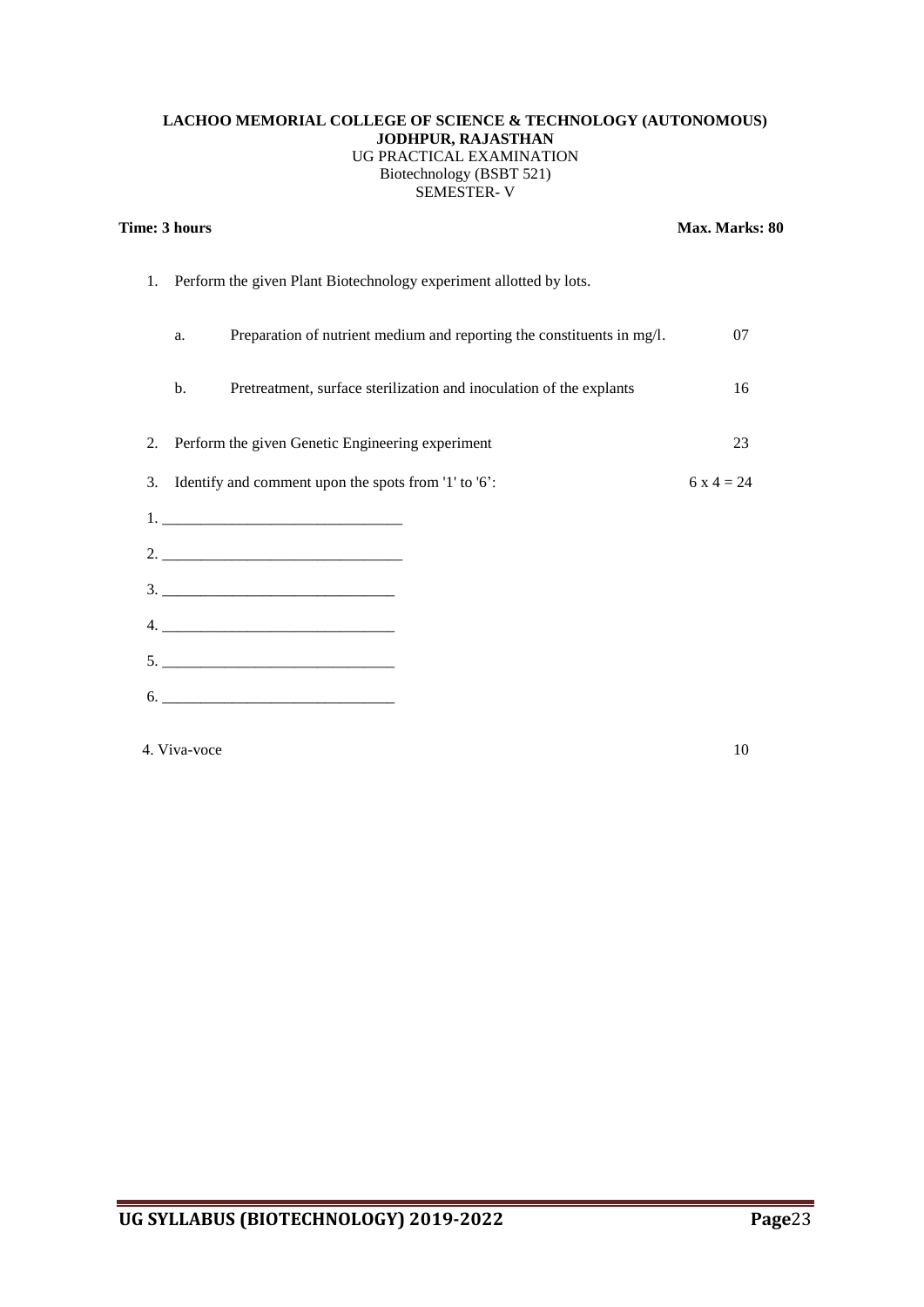#### **SEMESTER VI BSBT611: INDUSTRIAL BIOTECHNOLOGY**

#### **Unit I**

Principles of microbial cell growth and animal cell culture – introduction, the principles of growing of cells, ways to increase yield , kinetics of cell culture, physical and chemical factors influencing the cell growth, Culture methods to optimize the cell growth, cell cytotoxicity. Batch, fed-batch and continuous cultures (definition and kinetics).

#### **Unit II**

Bioreactor / Fermenter – types & operation of Bioreactors, physico-chemical standards used in bioreactors, limitations of bioreactors, stages of fermentation processes, Fermenters (Stirred tank, bubble columns, airlift. Bioreactors, Static, Submerged and agitated fermentation), advantages & disadvantages of solid substrate & liquid fermentations.

#### **Unit III**

Technology of Microbial cell maintenance – steps to maintain microbial culture in an aseptic & sterile environment (how to inoculate, preserve & maintain), Strain preservation, maintenance and strain improvement by mutation of gene transfer processes, Downstream processing – extraction, separation, concentration, recovery & purification.

#### **Unit IV**

Enzyme technology – nature of enzymes, various sources of enzyme, production, extraction, purification, limitations of microbial cells used as catalysts in fermentation, genetic engineering & protein engineering of enzymes . Enzyme immobilization techniques, biosensors. Enzyme applications – therapeutic, manipulative, industrial and analytical.

#### **Unit V**

Biotechnology in specific medical & industrial applications – Microbial process for immunization (Production of monoclonal antibodies), Biofilms, microbial biopolymers, biosurfactants, Single-cell Protein, Biomining and bioleaching of ores, Bio-diesel. Production of herbal drugs, Industrial production of Insulin, Ethyl alcohol, αamylase/tannase/protease; penicillin, tetracycline and vitamin B12.

- 1. Demain AL & Davies J 2010, *Manual of Industrial Microbiology and Biotechnology*, ASM press, Washington DC, USA.
- 2. El-Mansi M & Bryce C 2002, *Fermentation Microbiology and Biotechnology*. Taylor and Francis Ltd., London.
- 3. Paul, JK 1983, *Genetic Engineering Applications for Industry*, Noyer Corporation, New Jersey, US.
- 4. Prescott, and Reed DG 1983, *Industrial Microbiology*, AVI Publishing Company Inc. Connecticut USA.
- 5. Rehm, HJ & Reed, G 1983, *Biotechnology*, VI-VIII, Verlag Chemie,Weinheim, Germany.
- 6. Stanbury, PF & Whitaker, A 1984, *Principles of Fermentation Technology*, Pergamon Press, Oxford, UK.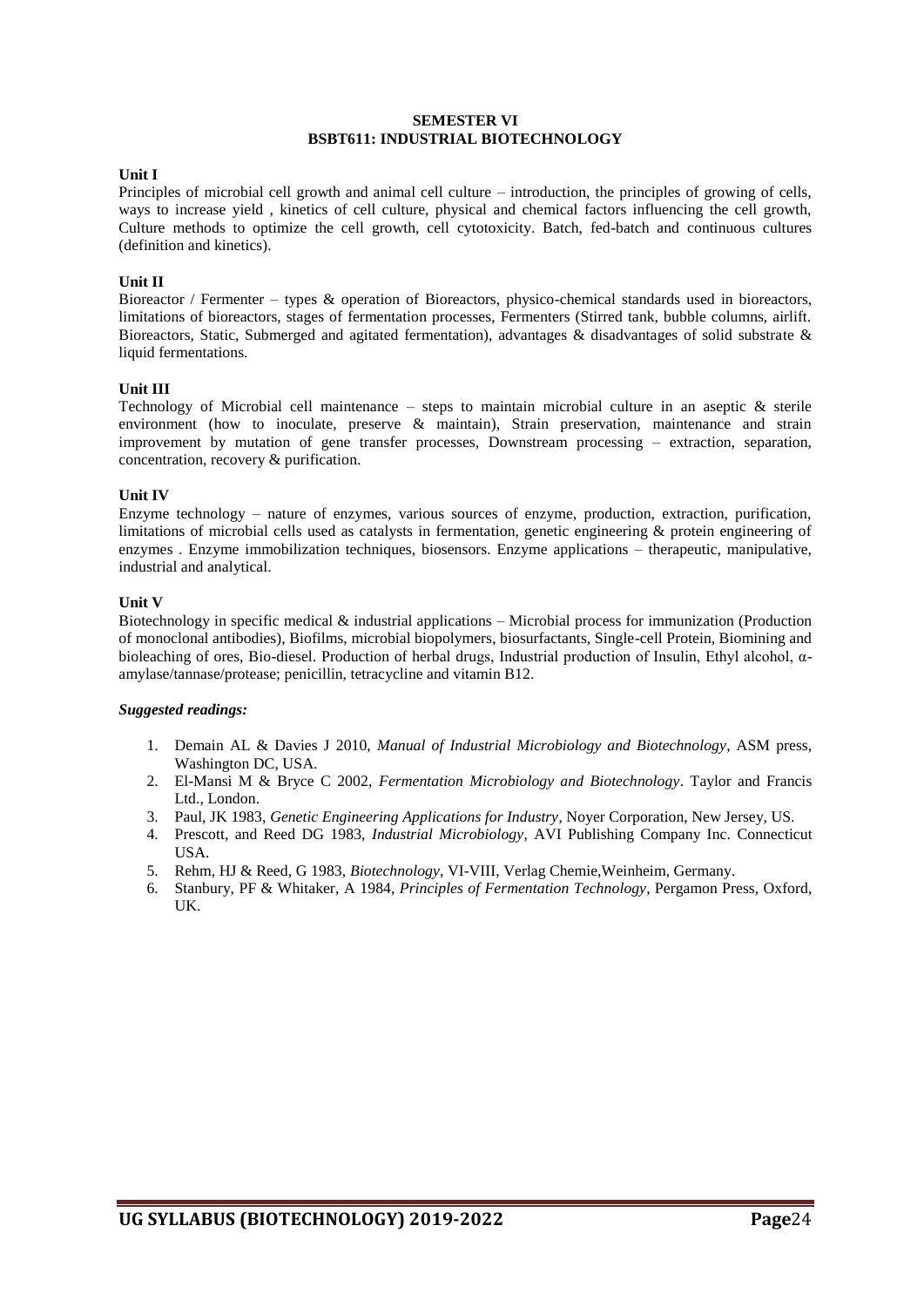#### **BSBT612: ANIMAL BIOTECHNOLOGY**

#### **Unit I**

Animal cell culture: History and development. Biology of cultured cells: Culture environment, cell adhesion, cell proliferation, differentiation.

Culture vessels: Substrate-Glass, Plastic; Treated surfaces- Matrix coating, Feeder layer; factors governing the basis of choices of culture vessels.

Biohazards: levels of containment, Human biopsy material, genetic manipulation and disposal.

#### **Unit II**

Culture media: Physicochemical properties, balanced salt solution, Complete media, Serum. Serum-free media: Advantages and disadvantages of serum-free media, development of serum-free media, commonly used serumfree media. Importance of growth factors in culture media. Growth kinetics of cells in culture.

#### **Unit III**

Primary cultures: Techniques for primary cell culture- mechanical disaggregation, enzymatic disaggregation, and primary explant technique.

Cell lines: Finite and Continuous Cell Lines, Nomenclature, Subculture and Propagation, Selection of cell lines, Maintenance of cell lines. Commonly used animal cell lines — their origin and characteristics.

Bioreactors for large scale culture of cells- Air lift fermentor, Rotating chambers, Roller culture and Microcarrier.

#### **Unit IV**

Cell separation: Cell density and isopycnic sedimentation, antibody based techniques, FACS.

Cell characterization: morphology of cells, species of origin of cells, identification of tissue of origin, and identification of specific cell line.

Cell transformation: Genetic instability, immortalization, aberrant growth control, tumorigenicity.

#### **Unit V**

Application of animal cell culture: Introduction to organ culture, organoid culture and 3-D culture. Production of special secondary metabolites/ products (somatotropin, interferon, tPA, factor VIII etc.). Growth factors for promoting proliferation of animal cell (EGF, FGF, PDGF, IL-1, IL-2, NGF, erythropoietin). Transgenic animals: importance and applications.

- 1. Butler, M 2004, *Animal Cell Culture and Technology*, 2<sup>nd</sup> edn, Taylor & Francis, UK
- 2. Freshney, R I 2010, *Culture of Animal Cells- A Manual of Basic Techniques*, 6<sup>th</sup> edn Wiley-Blackwell, USA.
- 3. Jennie, P & David, B 1998, *Methods in Cell Biology*, Volume 57, *Animal Cell Culture Methods,* Academic Press, Netherland.
- 4. Masters, JRW 2000, *Animal Cell Culture*, 3<sup>rd</sup> edn, Oxford University Press, USA.
- 5. Ranga, MM 2007, *Animal Biotechnology*, 3<sup>rd</sup> edn, Agrobios India, Jodhpur.
- 6. Satyanarayana, U 2005, *Biotechnology*, 1<sup>st</sup> edn, Books and Allied (P) Ltd, Kolkata.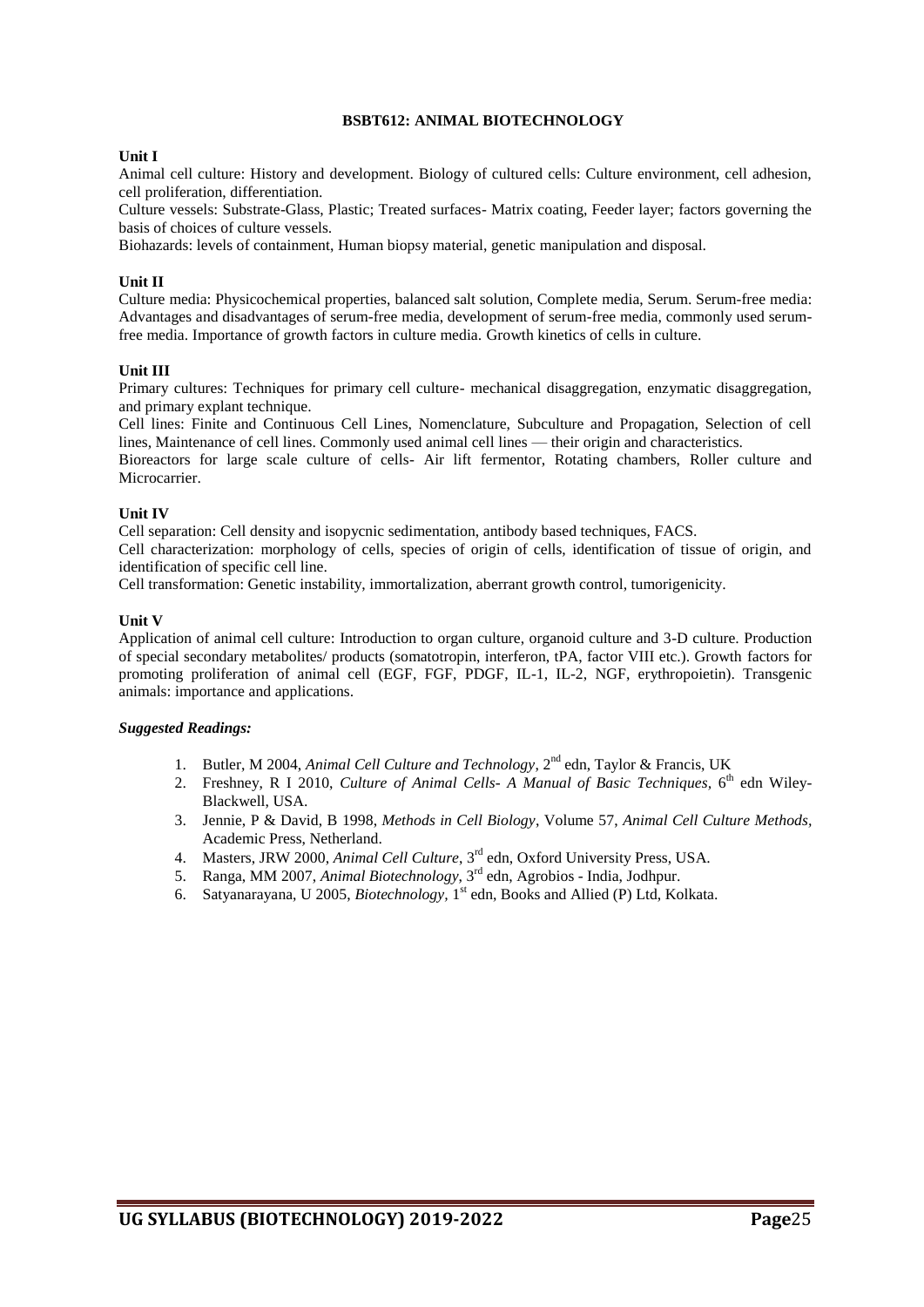#### **BSBT 621: PRACTICAL**

#### **SUGGESTED LABORATORY EXERCISES:**

- 1. Isolation and Culture of industrially important bacteria on solid medium and liquid medium (broth culture).
- 2. Determination of bacterial growth by turbidimetric method.
- 3. Demonstration of formation of alcohol from fruit juice(s).
- 4. Differentiate the viable and nonviable cells by staining methods.
- 5. Study of pure and mixed cell cultures of microbes by simple and differential staining.
- 6. Introduction to culture vessels for animal cells.
- 7. Designing a prototype of Bioreactor (Group Exercise).
- 8. Demonstration of establishment of primary cell culture by trypsinization.
- 9. Separation and identification of various cell types of animal by staining.
- 10. Preparation of culture media for animal cell culture.
- 11. Quantitative estimation of alpha-amylase activity in germinating seeds by DNS method.

- 1. Batch culture
- 2. Continuous culture
- 3. Fermenter
- 4. Lyophilization<br>5. Downstream pro
- 5. Downstream processing
- 6. Cell immobilization<br>7. Single cell protein
- Single cell protein
- 8. Bio-diesel
- 9. Cell adhesion
- 10. Biohazard
- 11. Continuous cell lines
- 12. Immune panning
- 13. Transgenic animals
- 14. Cell transformation
- 15. Ian Wilmut